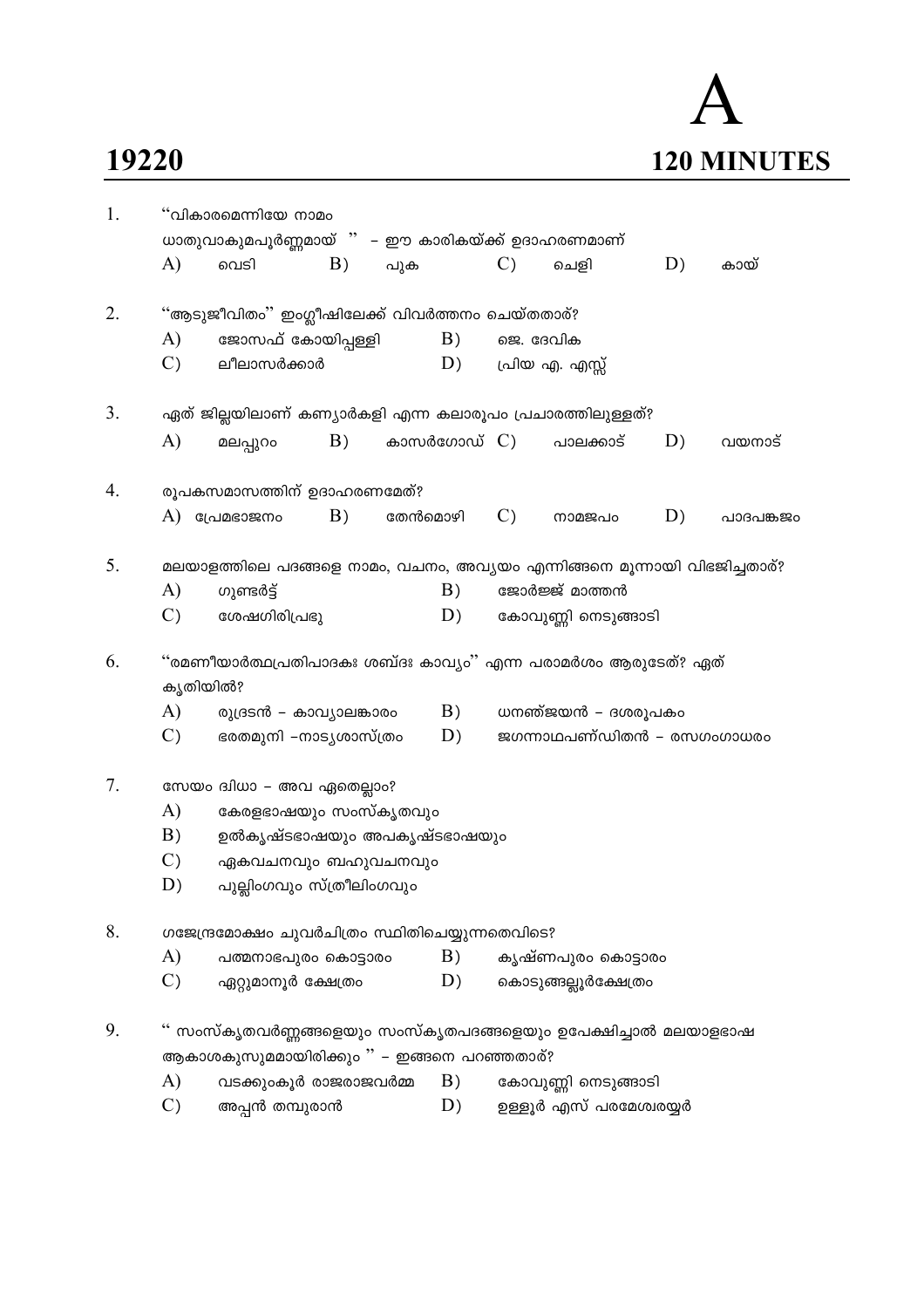| 10. | യചൻ എന്ന ആദിവാസിയുടെയും മക്കളുടെയും കഥപറയുന്ന നാടകമേത്? |                                                                          |              |                    |    |                 |                                                                      |     |                                                                         |  |
|-----|---------------------------------------------------------|--------------------------------------------------------------------------|--------------|--------------------|----|-----------------|----------------------------------------------------------------------|-----|-------------------------------------------------------------------------|--|
|     | A)                                                      | പെടുമ്പറ                                                                 | B)           | സാക്ഷി             |    | $\mathcal{C}$ ) | നാട്ടുഗദ്ദിക                                                         | D)  | തകരച്ചെണ്ട                                                              |  |
| 11. |                                                         | ക്രിയകളെ അവയുടെ പ്രകൃതി പ്രമാണിച്ച് എങ്ങനെ വിഭജിക്കാം?                   |              |                    |    |                 |                                                                      |     |                                                                         |  |
|     | A)                                                      | സകർമ്മകം, അകർമ്മകം                                                       |              |                    | B) |                 | കേവലം, പ്രയോജകം                                                      |     |                                                                         |  |
|     | $\mathcal{C}$                                           | മുറ്റുവിന, പറ്റുവിന                                                      |              |                    | D) |                 | കാരിതം, അകാരിതം                                                      |     |                                                                         |  |
| 12. |                                                         | On the Defence of Comedy എന്ന ഗ്രന്ഥം രചിച്ചത്?                          |              |                    |    |                 |                                                                      |     |                                                                         |  |
|     | A)                                                      | ജക്കപ്പോ മസോണി                                                           |              |                    | B) |                 | സ്റ്റീഫൻ ഗോസ്സൻ                                                      |     |                                                                         |  |
|     | $\mathcal{C}$                                           | ഇമ്മാനുവേൽ കാന്റ്                                                        |              |                    | D) |                 | ജോയൽ സ്പിൻഗാൺ                                                        |     |                                                                         |  |
| 13. |                                                         | ഏത് ഭാഷയിലെ പദമാണ്?                                                      |              |                    |    |                 | ലീലാതിലകത്തിലെ അപ്പം, തുപ്പം, പതവിയ പഴം എന്ന പ്രയേഗത്തിലെ 'തുപ്പം'   |     |                                                                         |  |
|     | A)                                                      | കേരളഭാഷ                                                                  | B)           | സംസ്കൃതം           |    | $\mathcal{C}$   | തമിഴ്                                                                | D)  | കന്നട                                                                   |  |
| 14. |                                                         | ഏതെല്ലാമാണ്?                                                             |              |                    |    |                 | ലീലാതിലകകാരൻ 'സന്ധായകവർണ്ണങ്ങൾ' (ഇടനിലകൾ) എന്ന് പരാമർശിച്ചിട്ടുള്ളത് |     |                                                                         |  |
|     | A)                                                      | ഇൻ, ഉൻ                                                                   | B)           | ത്ത്, ഇൻ, ഉൻ $C$ ) |    |                 | ത്ത്, ഇൻ                                                             | D)  | ത്ത്, ഇൻ, വ്                                                            |  |
| 15. |                                                         |                                                                          |              |                    |    |                 |                                                                      |     | കേരളപാണിനീയത്തിലെ ദ്വിത്വസന്ധിവിചാരത്തിൽ ഉൾപ്പെടാത്ത കാരിക ഇവയിൽ ഏതാണ്? |  |
|     | A)                                                      | അലുപ്താഖ്യസമാസത്തിൽ                                                      |              |                    | B) |                 | റാവും ടാവുമിരട്ടിപ്പൂ                                                |     |                                                                         |  |
|     |                                                         | ധാതുപൂർവ്വത്തിലും വരാ                                                    |              |                    |    |                 | നാമാന്ത്യത്തിൽ യഥോചിതം                                               |     |                                                                         |  |
|     | $\mathcal{C}$ )                                         | പദാന്തേ വൃഞ്ജനം വന്നാൽ $\,$ $\,$ $D)$                                    |              |                    |    |                 | കൂട്ടക്ഷരമിരട്ടിക്ക                                                  |     |                                                                         |  |
|     |                                                         | സംവൃതം ചേർത്തുചൊല്ലുക                                                    |              |                    |    |                 | പദമധ്യത്തിലാവുകിൽ                                                    |     |                                                                         |  |
| 16. |                                                         | "സ്വാതന്ത്ര്യസമരം തീർന്നു; ഇസങ്ങൾ<br>ചത്ത് ചീഞ്ഞുപോയ് $"$ – ആരുടെ വരികൾ? |              |                    |    |                 |                                                                      |     |                                                                         |  |
|     | A)                                                      | കുരീപ്പുഴ ശ്രീകുമാർ                                                      |              |                    | B) |                 | കെ. ആർ. ടോണി                                                         |     |                                                                         |  |
|     | $\mathcal{C}$ )                                         | എസ്. ജോസഫ്                                                               |              |                    | D) |                 | അനിതാ തമ്പി                                                          |     |                                                                         |  |
| 17. | 'ക്ഷമയുടെ                                               | നെല്ലിപ്പലക'<br>ഉദാഹരണമാണ്?                                              |              | എന്ന               |    | പ്രയോഗത്തിലെ    | "നെല്ലിപ്പലക്"                                                       | ഏത് | അർത്ഥഭേദത്തിന്                                                          |  |
|     | A)                                                      | അർത്ഥോന്നതി                                                              |              |                    | B) |                 | അർത്ഥസങ്കോചം                                                         |     |                                                                         |  |
|     | $\mathcal{C}$ )                                         | അർത്ഥാതിശയം                                                              |              |                    | D) |                 | അർത്ഥസാമീപ്യം                                                        |     |                                                                         |  |
| 18. |                                                         |                                                                          |              |                    |    |                 | ജൊഹന്നാസ് ഷ്മിറ്റ് (Johannes Schmitt) ആവിഷ്കരിച്ച സിദ്ധാന്തം ഏതാണ്?  |     |                                                                         |  |
|     | A)                                                      | കുടുംബവൃക്ഷ സിദ്ധാന്തം                                                   |              |                    | B) |                 | വംശാവലി സിദ്ധാന്തം                                                   |     |                                                                         |  |
|     | $\mathcal{C}$ )                                         | പ്രാന്തപ്രദേശ സിദ്ധാന്തം                                                 |              |                    | D) |                 | തരംഗ സിദ്ധാന്തം                                                      |     |                                                                         |  |
| 19. | ഉദയംപേരൂർ                                               | മലയാളം സ്വീകരിച്ചത്?                                                     | സുന്നഹദോസിലെ |                    |    | 'സുന്നഹദോസ്'    | എന്ന<br>പദഠ                                                          | എത് | ഭാഷയിൽനിന്നാണ്                                                          |  |
|     | A)                                                      | ഗ്രീക്ക്                                                                 | B)           | ലാറ്റിൻ            |    | $\mathcal{C}$   | സുറിയാനി                                                             | D)  | പോർച്ചുഗീസ്                                                             |  |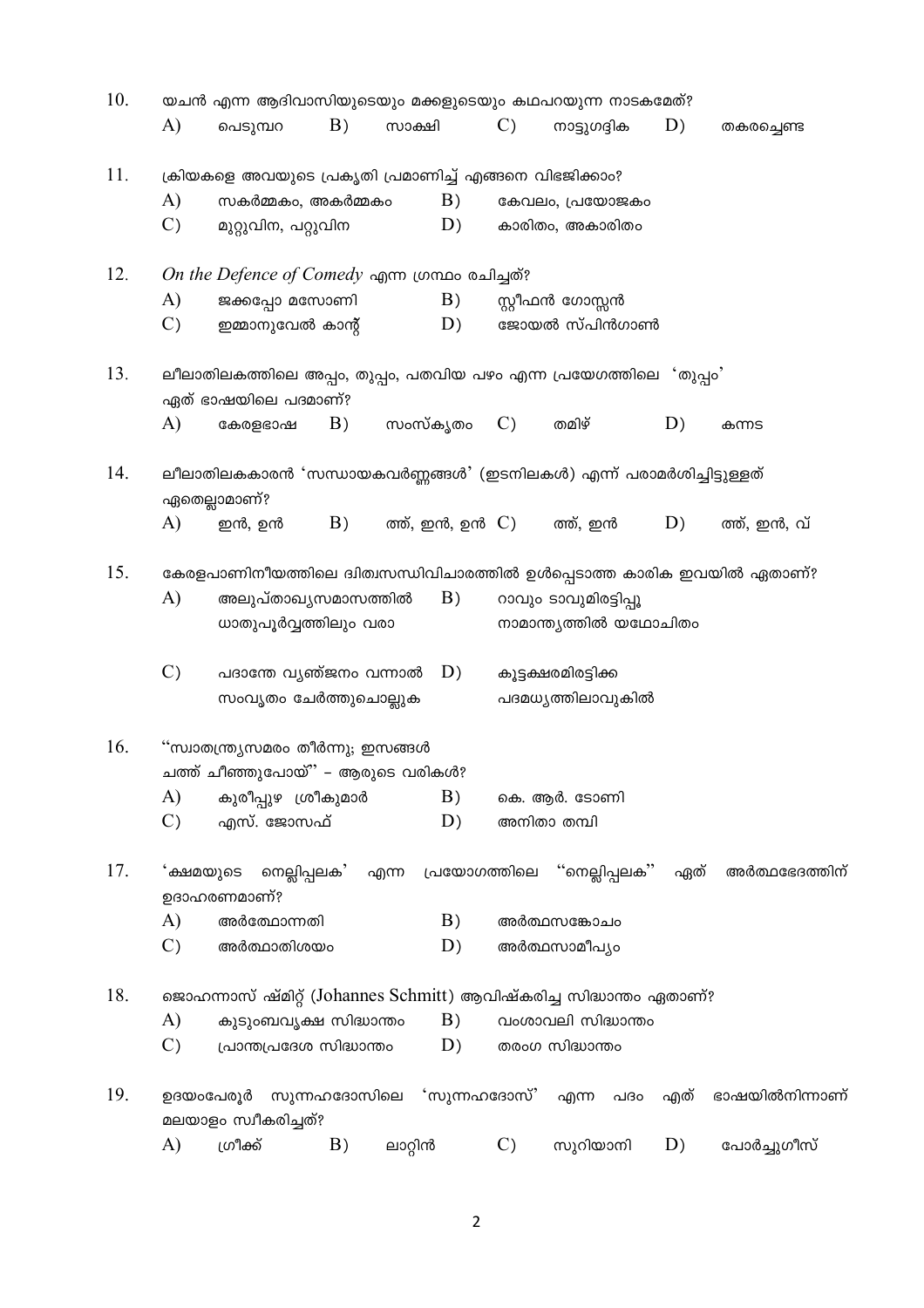| 20. | അമ്മാമൻ എന്നത് അമ്മാവൻ എന്നാകുന്നത് ഏത് ധ്വനിഭേദത്തിന് ഉദാഹരണമാണ്? |                                                                                                                                                                                                                     |    |                                 |    |                   |                         |  |    |                               |    |
|-----|--------------------------------------------------------------------|---------------------------------------------------------------------------------------------------------------------------------------------------------------------------------------------------------------------|----|---------------------------------|----|-------------------|-------------------------|--|----|-------------------------------|----|
|     | A)                                                                 | സമാക്ഷരലോപം                                                                                                                                                                                                         |    |                                 | B) |                   | വർണ്ണസമീകരണം            |  |    |                               |    |
|     | $\mathcal{C}$ )                                                    | വിഷമീകരണം                                                                                                                                                                                                           |    |                                 | D) |                   | സ്ഥാനവിപര്യയം           |  |    |                               |    |
| 21. |                                                                    | മലയാളത്തിലെ ല, ള എന്നിവ ഏത് വിഭാഗത്തിൽപ്പെട്ട വർണ്ണങ്ങളാണ്?                                                                                                                                                         |    |                                 |    |                   |                         |  |    |                               |    |
|     | A)                                                                 | പാർശ്വികം                                                                                                                                                                                                           | B) | പ്രവാഹി                         |    | $\mathcal{C}$ )   | ഉൽക്ഷിപ്തം $D$ )        |  |    | കമ്പിതം                       |    |
| 22. | രിൽ                                                                | ക്രിയാവിഭജനത്തിൽ<br>ആരാണ്?                                                                                                                                                                                          |    | 'കർത്തൃജകർമ്മകം'                |    | എന്നൊരു വിഭാഗത്തെ |                         |  |    | ഉൾപ്പെടുത്തിയത്               | ഇവ |
|     | A)                                                                 | ഏ. ആർ. രാജരാജവർമ്മ                                                                                                                                                                                                  |    |                                 | B) |                   | വൈക്കത്ത് പാച്ചുമൂത്തത് |  |    |                               |    |
|     | $\mathcal{C}$                                                      | ശേഷഗിരിപ്രഭു                                                                                                                                                                                                        |    |                                 | D) |                   | സി.എൽ. ആന്റണി           |  |    |                               |    |
| 23. | ഏത്?                                                               | കേരളപാണിനിയുടെ ആറ് നയങ്ങളിൽ ഭാഷാശാസ്ത്രദൃഷ്ട്യാ നവപ്രവർത്തനമല്ലാത്തത്                                                                                                                                               |    |                                 |    |                   |                         |  |    |                               |    |
|     | A)                                                                 | അനുനാസികാതിപ്രസരം                                                                                                                                                                                                   |    |                                 | B) |                   | താലവ്യാദേശം             |  |    |                               |    |
|     | $\mathcal{C}$ )                                                    | ഖിലോപസംഗ്രഹം                                                                                                                                                                                                        |    |                                 | D) | അംഗഭംഗം           |                         |  |    |                               |    |
| 24. | A)<br>B)<br>$\mathcal{C}$<br>D)                                    | പൂജ്യം മുതൽ പത്ത് വരെയുള്ള അക്കങ്ങളെ വിഷയമാക്കി ''എണ്ണക്കുടം'' എന്ന പേരിൽ<br>ലേഖനസമാഹാരം എഴുതിയതാര്?<br>പണ്ഡിറ്റ് പി. ഗോപാലൻ നായർ<br>കുറ്റിപ്പുറത്ത് കേശവൻ നായർ<br>കൂനേഴത്ത് പരമേശ്വരമേനോൻ<br>പുത്തേഴത്ത് രാമൻമേനോൻ |    |                                 |    |                   |                         |  |    |                               |    |
| 25. | A)                                                                 | പറങ്കിവരാഹൻ എന്ന നാണയം നിലവിലിരുന്നത് ഏത് രാജവംശത്തിന് കീഴിൽ?<br>കൊച്ചി                                                                                                                                             | B) | വേണാട്                          |    | $\mathcal{C}$ )   | സാമൂതിരി                |  | D) | തിരുവിതാംകൂർ                  |    |
| 26. | A)                                                                 | പെരുമ്പടപ്പ് സ്വരൂപത്തിന്റെ ആസ്ഥാനം?<br>കൊടുങ്ങല്ലൂർ B)                                                                                                                                                             |    | കോഴിക്കോട്                      |    | $\mathcal{C}$     | തൃപ്പൂണിത്തുറ D)        |  |    | ഇവയൊന്നുമല്ല                  |    |
|     |                                                                    |                                                                                                                                                                                                                     |    |                                 |    |                   |                         |  |    |                               |    |
| 27. |                                                                    | ചേരരാജാക്കന്മാരുടേതായി കേരളത്തിൽനിന്ന്                                                                                                                                                                              |    |                                 |    |                   | ലഭിച്ച ആദ്യശാസനം ഏത്?   |  |    |                               |    |
|     | A)                                                                 | തരിസാപ്പള്ളി ശാസനം                                                                                                                                                                                                  |    |                                 | B) |                   | വാഴപ്പള്ളി ശാസനം        |  |    |                               |    |
|     | $\mathcal{C}$                                                      | ചോക്കൂർ ശാസനം                                                                                                                                                                                                       |    |                                 | D) |                   | മാമ്പള്ളി ശാസനം         |  |    |                               |    |
| 28. | വേണാട്ടിലെ                                                         | ക്കുറിച്ച് പരാമർശിക്കുന്ന ശാസനം?                                                                                                                                                                                    |    | സാമൂഹിക – രാഷ്ട്രീയസംവിധാനത്തിൽ |    |                   |                         |  |    | അറുന്നൂറ്റവരുടെ പ്രവർത്തനത്തെ |    |
|     | A)                                                                 | കണ്ടിയൂർ ശാസനം                                                                                                                                                                                                      |    |                                 | B) |                   | ഗോശാലാ ശാസനം            |  |    |                               |    |
|     | $\mathcal{C}$ )                                                    | മണലിക്കര ശാസനം                                                                                                                                                                                                      |    |                                 | D) |                   | വെള്ളായണി ശാസനം         |  |    |                               |    |
| 29. |                                                                    | കേരളചരിത്രഗവേഷണകൗൺസിലിന്റെ മുസിരിസ് പൈതൃകവിനോദസഞ്ചാര പദ്ധതിയുടെ<br>ഭാഗമായി ഉത്ഖനനം നടന്ന കോട്ട ഏത്?                                                                                                                 |    |                                 |    |                   |                         |  |    |                               |    |
|     | A)                                                                 | കോട്ടപ്പുറംകോട്ട                                                                                                                                                                                                    |    |                                 | B) |                   | പള്ളിപ്പുറംകോട്ട        |  |    |                               |    |
|     | $\mathcal{C}$                                                      | ബേക്കൽക്കോട്ട                                                                                                                                                                                                       |    |                                 | D) |                   | പാലക്കാട്ടുകോട്ട        |  |    |                               |    |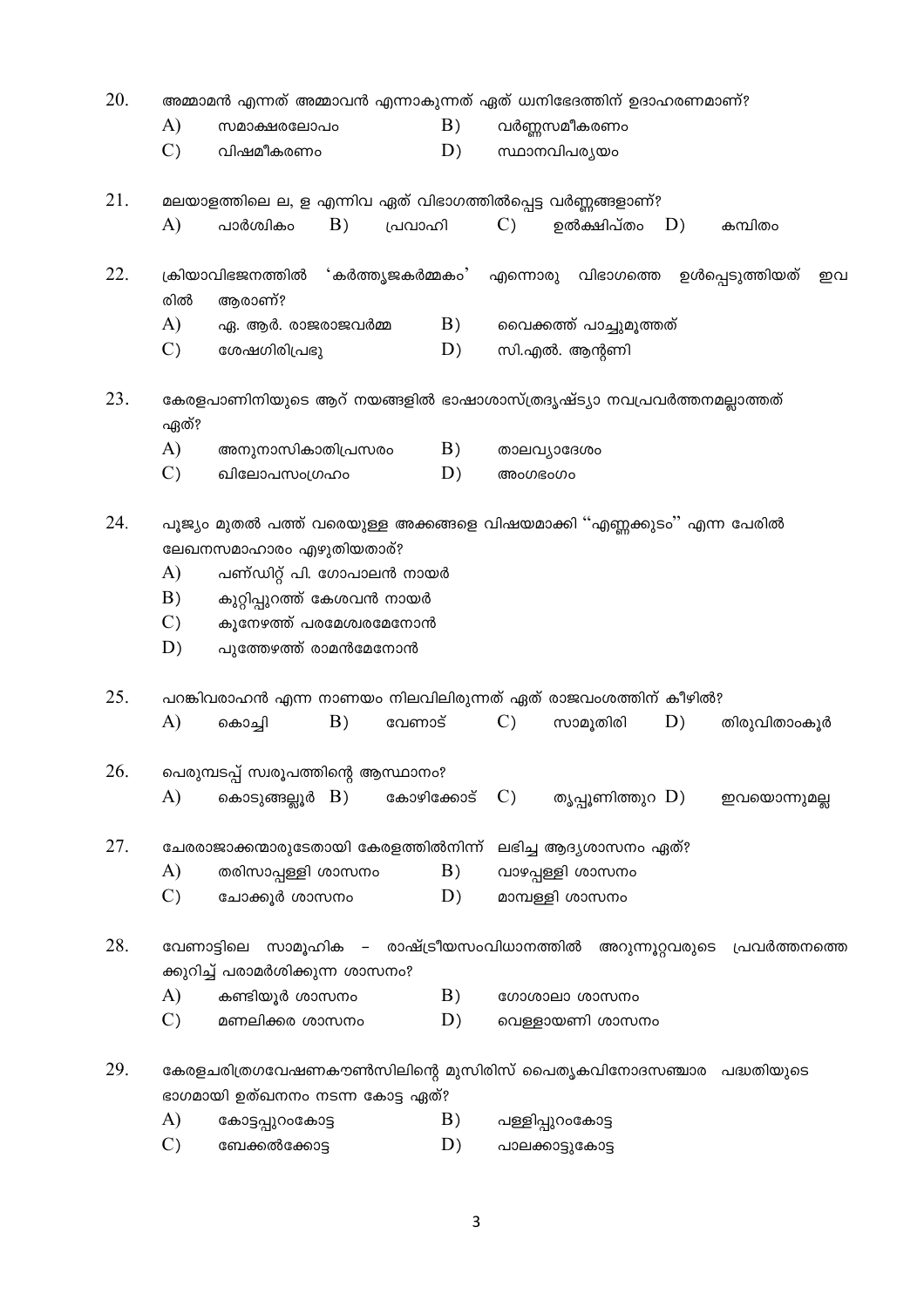| 30. |                 |                                                                                                                           |    | കൊടുങ്ങല്ലൂർ കുറുംബഭഗവതിക്ഷേത്രത്തിൽ കണ്ണകിയുടെ പ്രതിഷ്ഠ നടത്തിയ ചേരരാജാവ്? |
|-----|-----------------|---------------------------------------------------------------------------------------------------------------------------|----|-----------------------------------------------------------------------------|
|     | A)              | നെടുംചേരലാതൻ                                                                                                              | B) | ഉതിയൻചേരലാതൻ                                                                |
|     | $\mathcal{C}$ ) | ചേരൻചെങ്കുട്ടുവൻ                                                                                                          | D) | ചേരമാൻപെരുമാൾ                                                               |
| 31. |                 | ''നാലണയ്ക്കൊരു പിഞ്ചുകുഞ്ഞിനെ<br>നാണിവിറ്റതാണിന്നലെ<br>ആറണയ്ക്കിനി നിന്റെ കുഞ്ഞിനെ<br>ആരുവാങ്ങുമീ ചന്തയിൽ" – ആരുടെ വരികൾ? |    |                                                                             |
|     | A)              | പി. കുഞ്ഞിരാമൻ നായർ                                                                                                       | B) | വയലാർ                                                                       |
|     | $\mathcal{C}$ ) | പി. ഭാസ്കരൻ                                                                                                               | D) | എൻ. വി. കൃഷ്ണവാര്യർ                                                         |
| 32. |                 | ്ചൂഴം വയ്ക്കും വിവിധവിഭവം നോക്കിനാലുച്ചയോളം                                                                               |    |                                                                             |
|     |                 |                                                                                                                           |    | കോഴിക്കോട്ടും പുനരതിനെടോ, കൊല്ലവുംതുല്യമല്ല" – ഏത് കൃതിയിലെ വരികൾ?          |
|     | A)              | ഉണ്ണിയാടീചരിതം                                                                                                            | B) | ഉണ്ണുനീലിസന്ദേശം                                                            |
|     | $\mathcal{C}$   | അനന്തപുരവർണ്ണനം                                                                                                           | D) | ഭാഷാനൈഷധം ചമ്പു                                                             |
| 33. |                 |                                                                                                                           |    | കണ്ണശ്ശരാമായണം പാഠസംശോധനം ചെയ്ത് പൂർണ്ണരൂപത്തിൽ പ്രസിദ്ധീകരിച്ചതാര്?        |
|     | A)              | ഉള്ളൂർ                                                                                                                    | B) | ഇളങ്കുളം കുഞ്ഞൻപിള്ള                                                        |
|     | $\mathcal{C}$ ) | പി.വി വേലായുധൻ പിള്ള                                                                                                      | D) | പുതുശ്ശേരി രാമചന്ദ്രൻ                                                       |
| 34. |                 | എഴുതിയതാര്?                                                                                                               |    | പി. കുഞ്ഞിരാമൻ നായരുടെ 'കളിയച്ഛൻ' എന്ന കവിതാസമാഹാരത്തിന് അവതാരിക            |
|     | A)              | കുട്ടിക്കൃഷ്ണമാരാർ                                                                                                        | B) | എൻ. വി. കൃഷ്ണവാര്യർ                                                         |
|     | $\mathcal{C}$   | വൈലോപ്പിള്ളി                                                                                                              | D) | എം. എൻ. വിജയൻ                                                               |
| 35. |                 | $Eco - \text{Feminism}$ - ന്റെ വക്താവാര്?                                                                                 |    |                                                                             |
|     | A)              | അർണേനസ്                                                                                                                   | B) | ഹേവാർഡ് പാർസൺ                                                               |
|     | $\mathcal{C}$ ) | ഫ്രാൻസ്വാ ദ യുബോൺ                                                                                                         | D) | മുറ്റേ ബുക്ക്ച്ചിൻ                                                          |
| 36. |                 | 'വായനയുടെ ദലിത്പാഠം' – ആരുടെ കൃതി?                                                                                        |    |                                                                             |
|     | A)              | കെ. കെ. കൊച്ച്                                                                                                            | B) | കവിയൂർ മുരളി                                                                |
|     | $\mathcal{C}$ ) | കെ. ഇ. എൻ.                                                                                                                | D) | പ്രദീപൻ പാമ്പിരിക്കുന്ന്                                                    |
| 37. |                 | 'പൊന്തൻമാട' എന്ന കഥ രചിച്ചതാര്?                                                                                           |    |                                                                             |
|     | A)              | എസ്. ശ്രീരാമൻ                                                                                                             | B) | കെ. സുരേന്ദ്രൻ                                                              |
|     | $\mathcal{C}$ ) | സി. വി. ശ്രീരാമൻ                                                                                                          | D) | ഇ. വി. രാമകൃഷ്ണൻ                                                            |
| 38. |                 | 'തൊട്ടപ്പൻ' ആരുടെ ചെറുകഥാസമാഹാരം?                                                                                         |    |                                                                             |
|     | A)              | ഫ്രാൻസിസ് നൊറോണ                                                                                                           | B) | ടി. ഡി. രാമകൃഷ്ണൻ                                                           |
|     | $\mathcal{C}$   | സുസ്മേഷ് ചന്ദ്രോത്ത്                                                                                                      | D) | വി. ആർ സുധീഷ്                                                               |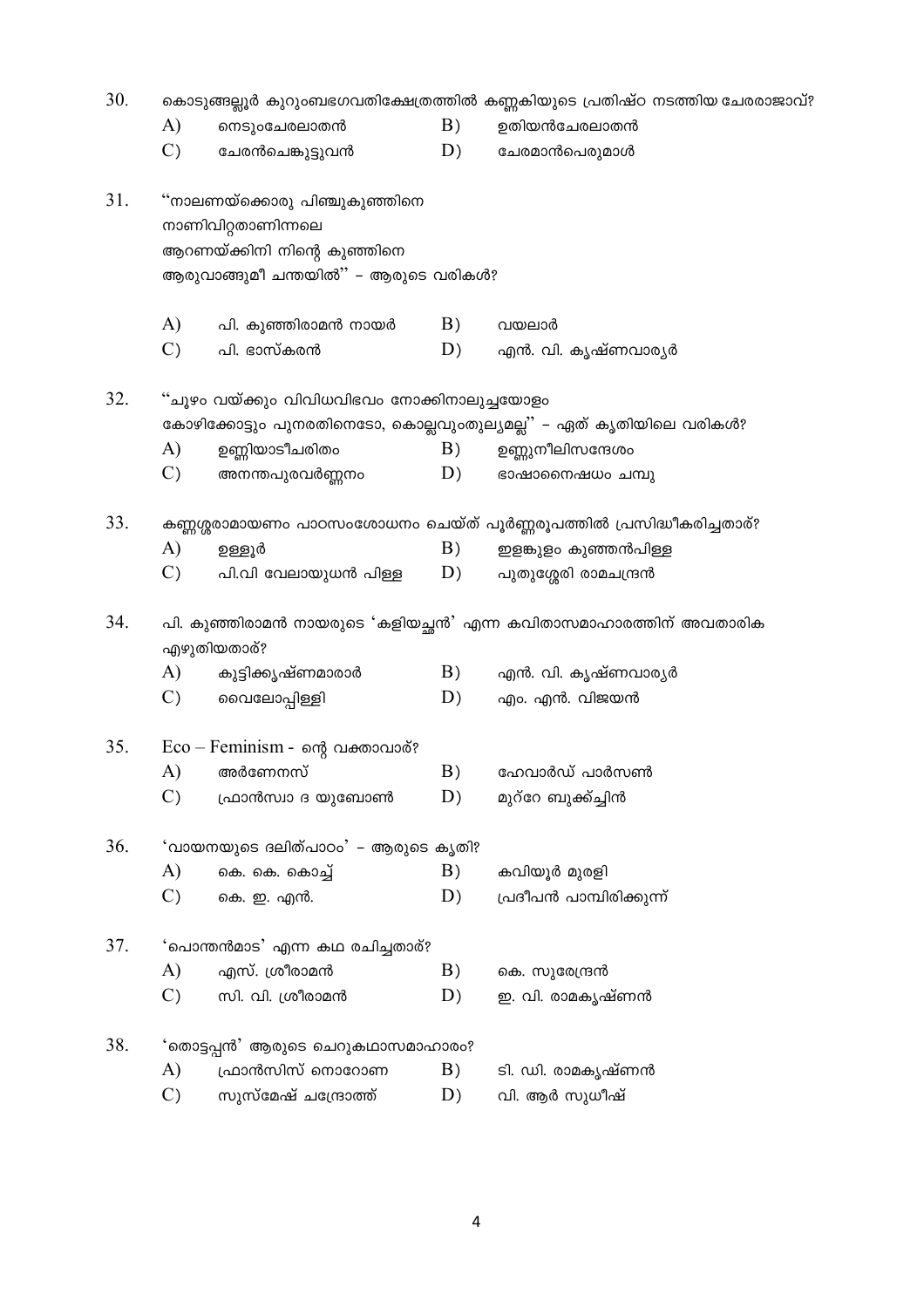| 39.<br>''പൊന്നണിഞ്ഞാനകൾ മുൾത്തടികൈക്കൊണ്ട് |                 |                                               |    |                        |                 |                                                                            |    |            |
|--------------------------------------------|-----------------|-----------------------------------------------|----|------------------------|-----------------|----------------------------------------------------------------------------|----|------------|
|                                            |                 | പൊന്നിൻമലകൾ നടക്കുന്നതുപോലെ " – അലങ്കാരം ഏത്? |    |                        |                 |                                                                            |    |            |
|                                            | A)              | ഉപമ                                           | B) | ഉൽപ്രേക്ഷ              | $\mathcal{C}$ ) | രൂപകാ                                                                      | D) | മാലോപമ     |
| 40.                                        |                 | "മഞ്ഞക്കാട്ടിൽ പോയാൽ – പ്പിന്നെ               |    |                        |                 |                                                                            |    |            |
|                                            |                 |                                               |    |                        |                 | മഞ്ഞക്കിളിയെ പിടിക്കാല്ലോ'' – എന്നത് ഏത് വിനോദവുമായി ബന്ധപ്പെട്ട പാട്ടാണ്? |    |            |
|                                            | A)              | സംഘക്കളി                                      | B) | എഴാമത്ത്കളി $\Gamma$ ) |                 | വട്ടിപ്പാട്ട്                                                              | D) | വേലർപാട്ട് |
| 41.                                        |                 | പെരിഞ്ചക്കോടൻ ഏത് കൃതിയിലെ കഥാപാത്രം?         |    |                        |                 |                                                                            |    |            |
|                                            | A)              | പ്രേമാമൃതം                                    |    | B)                     |                 | ധർമ്മരാജാ                                                                  |    |            |
|                                            | $\mathcal{C}$ ) | മാർത്താണ്ഡവർമ്മ                               |    | D)                     |                 | രാമരാജബഹദൂർ                                                                |    |            |
| 42.                                        |                 | അകവൽ, വെൺപാ – ഇവയെന്താണ്?                     |    |                        |                 |                                                                            |    |            |
|                                            | A)              | പാട്ടിന്റെ പ്രാചീനരൂപം                        |    | B)                     |                 | ആട്ടപ്രകാരം                                                                |    |            |
|                                            | $\mathcal{C}$ ) | അലങ്കാരം                                      |    | D)                     |                 | വൃത്തം                                                                     |    |            |
| 43.                                        |                 |                                               |    |                        |                 | എട്ടുകാലി മമ്മൂഞ്ഞ് എന്ന കഥാപാത്രം കടന്നുവരാത്ത കൃതിയേത്?                  |    |            |
|                                            | A)              | സ്ഥലത്തെ പ്രധാനദിവ്യൻ                         |    | B)                     |                 | ആനവാരിയും പൊൻകുരിശും                                                       |    |            |
|                                            | $\mathcal{C}$ ) | ബാല്യകാലസഖി                                   |    | D)                     |                 | മുച്ചീട്ടുകളിക്കാരന്റെ മകൻ                                                 |    |            |
| 44.                                        |                 |                                               |    |                        |                 | 'രാത്രിമഴ' എന്ന കവിതാസമാഹാരത്തിന് അവതാരിക എഴുതിയതാര്?                      |    |            |
|                                            | A)              | എൻ. കൃഷ്ണപിള്ള                                |    | B)                     |                 | ഒ. എൻ വി.                                                                  |    |            |
|                                            | $\mathcal{C}$ ) | കെ. പി. ശങ്കരൻ                                |    | D)                     |                 | എൻ. വി. കൃഷ്ണവാര്യർ                                                        |    |            |
| 45.                                        |                 |                                               |    |                        |                 | "പാശ്ചാത്യനാടകവേദിയെ പേർത്തും പേർത്തും അനുകരിച്ച് സമയം പാഴാക്കാതെ          |    |            |
|                                            |                 |                                               |    |                        |                 | നമ്മുടെ പാരമ്പര്യത്തിൽനിന്ന് തിറയുടെയും കഥകളിയുടെയും കേരളത്തിൽ,            |    |            |
|                                            |                 |                                               |    |                        |                 | നാട്യശാസ്ത്രസങ്കേതങ്ങളുടെ ഉറവുകളിൽനിന്ന് ഔഷധവീര്യവും ഓജസ്സു                |    |            |
|                                            |                 |                                               |    |                        |                 | മുൾക്കൊണ്ടാൽ മലയാളനാടകവേദി ദീനശയ്യയിൽ നിന്നും എണീറ്റ് വരാം'' –             |    |            |
|                                            |                 |                                               |    |                        |                 | $1968$ – ലെ കൂത്താട്ടുകുളം നാടകക്കളരിയിൽവച്ച് ഇങ്ങനെയൊരു അഭിപ്രായം ഉന്ന    |    |            |
|                                            | യിച്ചതാര്?      |                                               |    |                        |                 |                                                                            |    |            |
|                                            | A)              | കാവാലം നാരായണപ്പണിക്കർ $\, {\bf B)} \,$       |    |                        |                 | എം. ഗോവിന്ദൻ                                                               |    |            |
|                                            | $\mathcal{C}$   | എൻ. കൃഷ്ണപിള്ള                                |    | D)                     |                 | സി. എൻ ശ്രീകണ്ഠൻനായർ                                                       |    |            |
| 46.                                        |                 | രചനാകാലത്തിന്റെ അടിസ്ഥാനത്തിൽ ശരിയായ ഗണമേത്?  |    |                        |                 |                                                                            |    |            |
|                                            | A)              |                                               |    |                        |                 | സംഗീതനൈഷധം, ആൾമാറാട്ടം, മറിയാമ്മനാടകം, സംഗീതഹരിശ്ചന്ദ്രം, സദാരാമ           |    |            |
|                                            | B)              |                                               |    |                        |                 | സംഗീതനൈഷധം, സദാരാമ, സംഗീതഹരിശ്ചന്ദ്രം, ആൾമാറാട്ടം, മറിയാമ്മനാടകം           |    |            |
|                                            | $\mathcal{C}$   |                                               |    |                        |                 | സംഗീതനൈഷധം, സംഗീതഹരിശ്ചന്ദ്രം, സദാരാമ, ആൾമാറാട്ടം, മറിയാമ്മനാടകം           |    |            |
|                                            | D)              |                                               |    |                        |                 | സംഗീതനൈഷധം, സംഗീതഹരിശ്ചന്ദ്രം, മറിയാമ്മനാടകം, സദാരാമ, ആൾമാറാട്ടം           |    |            |
| 47.                                        |                 | ്പെരുന്തച്ചൻ' എന്ന നാടകം രചിച്ചത്?            |    |                        |                 |                                                                            |    |            |
|                                            | A)              | പി. എം. താജ്                                  |    | B)                     |                 | ടി. എം. എബ്രഹാം                                                            |    |            |
|                                            | $\mathcal{C}$ ) | നരേന്ദ്രപ്രസാദ്                               |    | D)                     |                 | ജോയ്മാത്യു                                                                 |    |            |
|                                            |                 |                                               |    |                        |                 |                                                                            |    |            |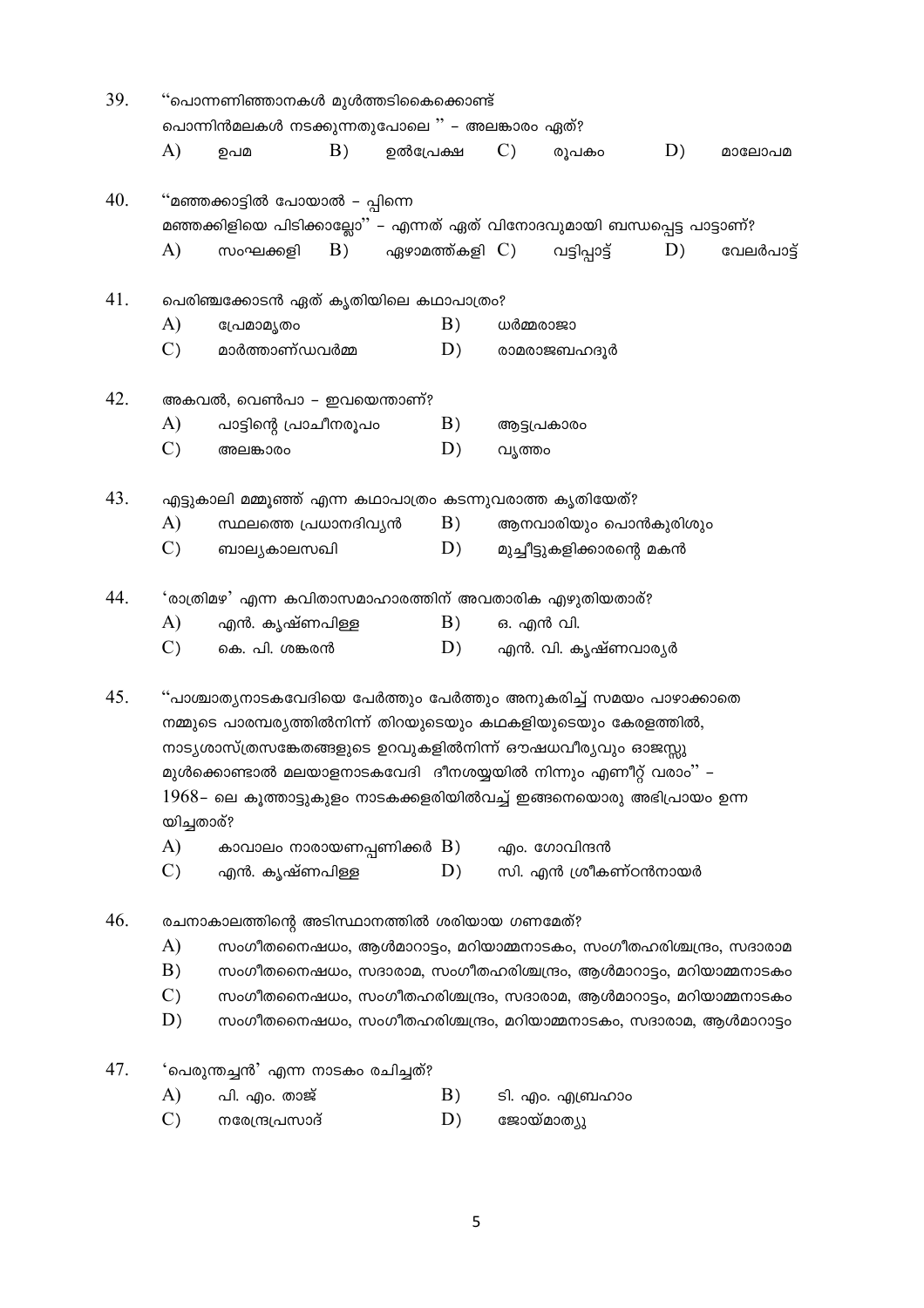| 48. | ''അദ്ഭുതത്തിന്റെ ഒരു കുമിള'' എന്ന് ബഷീർ വിശേഷിപ്പിച്ച കഥ? |                                                                                                                                                  |                |                 |                            |    |            |  |  |  |
|-----|-----------------------------------------------------------|--------------------------------------------------------------------------------------------------------------------------------------------------|----------------|-----------------|----------------------------|----|------------|--|--|--|
|     | A)                                                        | നീലവെളിച്ചം $B$ )                                                                                                                                | പൂവമ്പഴം       | $\mathcal{C}$ ) | തേന്മാവ്                   | D) | ആനപ്പൂട    |  |  |  |
| 49. |                                                           | കർണ്ണശപഥം ആട്ടക്കഥയിലെ പ്രധാനകഥാപാത്രങ്ങൾ ?                                                                                                      |                |                 |                            |    |            |  |  |  |
|     | A)                                                        | കർണ്ണനും ദുശ്ശളയും                                                                                                                               | B)             |                 | കർണ്ണനും കുന്തിയും         |    |            |  |  |  |
|     | $\mathcal{C}$ )                                           | കർണ്ണനും ശ്രീകൃഷ്ണനും                                                                                                                            | D)             |                 | കർണ്ണനും ദേവേന്ദ്രനും      |    |            |  |  |  |
| 50. |                                                           | ''അന്നേരമമ്മയെടുത്തുകൊഞ്ചും<br>നന്ദനൻ തന്നെമടിയിൽവച്ചു<br>തൂർത്തുനെറുകയിൽ നീർത്തിക്കെട്ടി<br>കോർത്തൊരുപൂമാല ചുറ്റിക്കെട്ടി" – ഏതുതരം പാട്ടാണിത്? |                |                 |                            |    |            |  |  |  |
|     | A)                                                        | <b>COOD</b>                                                                                                                                      | B)             | വഞ്ചിപ്പാട്ട്   |                            |    |            |  |  |  |
|     | $\mathcal{C}$                                             |                                                                                                                                                  |                |                 |                            |    |            |  |  |  |
|     |                                                           | കൈകൊട്ടിക്കളിപ്പാട്ട്                                                                                                                            | D)             |                 | ഊഞ്ഞാൽപ്പാട്ട്             |    |            |  |  |  |
| 51. |                                                           | രാജ്യസമാചാരം ആദ്യമായി പുറത്തിറങ്ങിയതെന്ന്?                                                                                                       |                |                 |                            |    |            |  |  |  |
|     | A)                                                        | $1847$ മാർച്ച് B)                                                                                                                                | 1848 ജൂൺ    C) |                 | 1848 മാർച്ച് D)            |    | $1847$ ജൂൺ |  |  |  |
| 52. |                                                           | തിരുവിതാംകൂർ ക്ഷേത്രവുമായി ബന്ധപ്പെട്ട ദേവദാസികൾ ഏത് പേരിലാണ് അറിയപ്പെട്ടിരുന്നത്?                                                               |                |                 |                            |    |            |  |  |  |
|     | A)                                                        | കലാവതികൾ                                                                                                                                         | B)             |                 | രുദ്രകന്യകൾ                |    |            |  |  |  |
|     | $\mathcal{C}$                                             | കുടികാർ/അടികൾ                                                                                                                                    | D)             |                 | തേവരച്ചികൾ                 |    |            |  |  |  |
| 53. |                                                           | ''ചലച്ചിത്രഗാനപഠനങ്ങൾ'' ആര് എഡിറ്റ് ചെയ്ത കൃതിയാണ്?                                                                                              |                |                 |                            |    |            |  |  |  |
|     | A)                                                        | രവീന്ദ്രൻ                                                                                                                                        | B)             |                 | ഡോ. ആർ. വി. എം. ദിവാകരൻ    |    |            |  |  |  |
|     | $\mathcal{C}$                                             | കുമാരൻ വയലേരി                                                                                                                                    | D)             |                 | തോട്ടം രാജശേഖരൻ            |    |            |  |  |  |
| 54. |                                                           | ജൈമിനിയാശ്വമേധം കിളിപ്പാട്ട് രചിച്ചതാര്?                                                                                                         |                |                 |                            |    |            |  |  |  |
|     | A)                                                        | കാത്തുള്ളിൽ അച്യുതമേനോൻ                                                                                                                          |                |                 |                            |    |            |  |  |  |
|     | B)                                                        | നടുവത്തച്ഛൻ                                                                                                                                      |                |                 |                            |    |            |  |  |  |
|     | $\mathcal{C}$ )                                           | വെൺമണിമഹൻ                                                                                                                                        |                |                 |                            |    |            |  |  |  |
|     | D)                                                        | കുഞ്ഞിക്കുട്ടൻ തമ്പുരാൻ                                                                                                                          |                |                 |                            |    |            |  |  |  |
| 55. |                                                           | മാന്തരംചേരലിറുമ്പെറൈ എന്ന ചേരരാജാവിന്റെ                                                                                                          |                |                 | ആജ്ഞയനുസരിച്ച് കൂടലൂർകീഴാർ |    | എന്ന       |  |  |  |
|     |                                                           | പണ്ഡിതൻ സഞ്ചയിച്ചതായി പറയപ്പെടുന്ന കൃതി?                                                                                                         |                |                 |                            |    |            |  |  |  |
|     | A)                                                        | പുറനാനൂറ്                                                                                                                                        | B)             |                 | അകനാനൂറ്                   |    |            |  |  |  |
|     | $\mathcal{C}$                                             | പതിറ്റുപ്പത്ത്                                                                                                                                   | D)             |                 | ഐങ്കുറുനൂറ്                |    |            |  |  |  |
| 56. |                                                           | വള്ളത്തോളിന്റെ "ആ മോതിരം" എന്ന കവിത ആരെക്കുറിച്ചുള്ളതാണ്?                                                                                        |                |                 |                            |    |            |  |  |  |
|     | A)                                                        | പൂന്താനം                                                                                                                                         | B)             | ഗാന്ധിജി        |                            |    |            |  |  |  |
|     | $\mathcal{C}$                                             | കുമാരനാശാൻ                                                                                                                                       | D)             |                 | കുറിയേടത്ത് താത്രി         |    |            |  |  |  |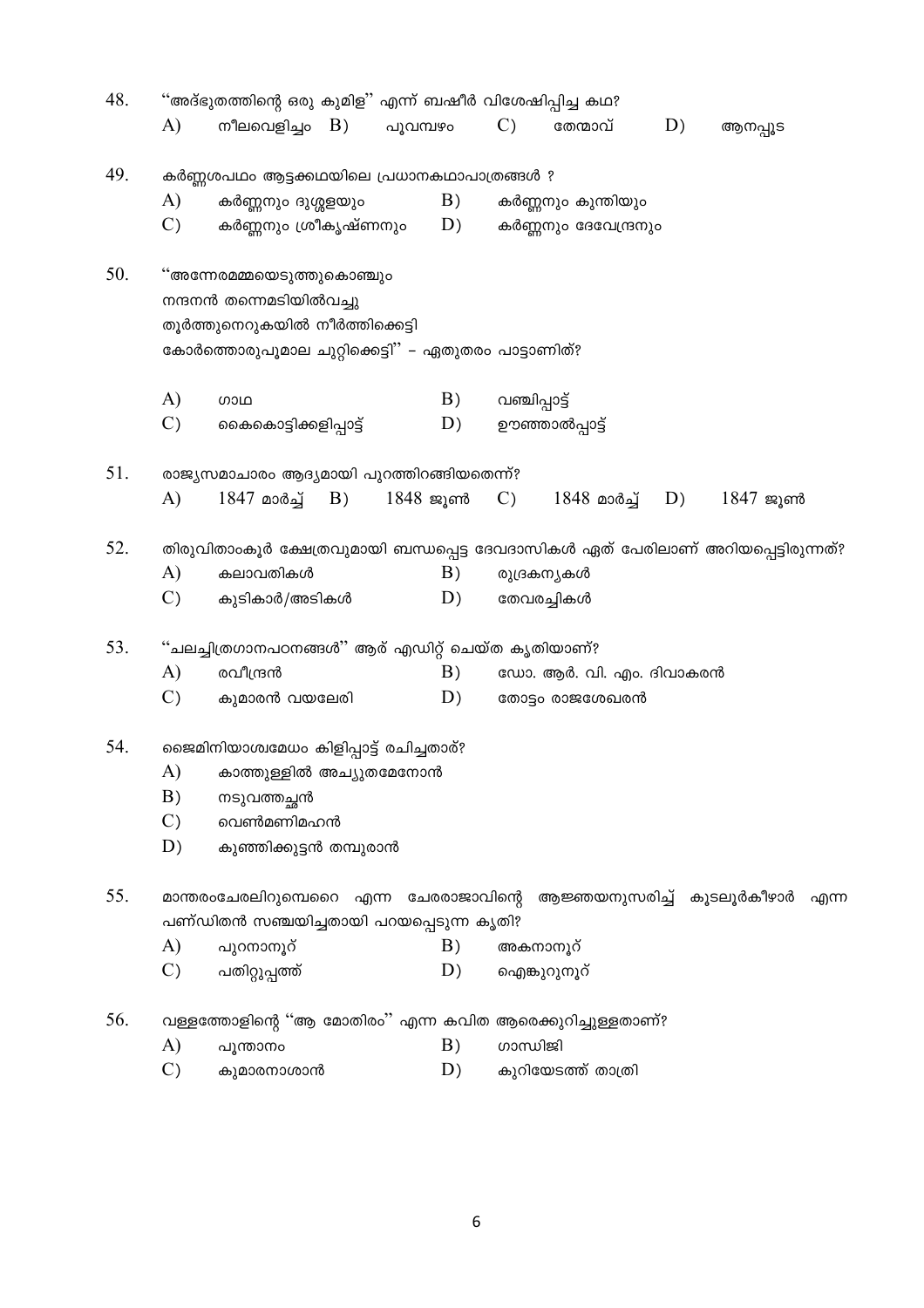| 57. |                 | ചേരുംപടിചേർക്കുക                                                                                 |                       |                 |                                       |    |             |
|-----|-----------------|--------------------------------------------------------------------------------------------------|-----------------------|-----------------|---------------------------------------|----|-------------|
|     | a)              | സ്മരണമണ്ഡലം                                                                                      |                       | 1)              | പി.കെ. നാരായണപിള്ള                    |    |             |
|     | b)              | ജീവിതസ്മരണകൾ                                                                                     |                       | 2)              | പി. കേശവദേവ്                          |    |             |
|     | $\mathbf{c})$   | ആത്മകഥ                                                                                           |                       | 3)              | ഇ. വി. കൃഷ്ണപിള്ള                     |    |             |
|     | $\rm d$         | എതിർപ്പ്                                                                                         |                       | 4)              | കെ. എം. പണിക്കർ                       |    |             |
|     | (A)             | $a - 3$ , $b - 2$ , $c - 4$ , $d - 1$                                                            | B)                    |                 | $a - 1$ , $b - 3$ , $c - 4$ , $d - 2$ |    |             |
|     | $\mathcal{C}$ ) | $a - 2$ , $b - 1$ , $c - 4$ , $d - 3$                                                            |                       |                 | D) $a - 3, b - 2, c - 1, d - 4$       |    |             |
| 58. |                 | താഴെ പറയുന്നവയിൽ സി. രാധാഷ്ണന്റേതല്ലാത്ത കൃതി ഏത്?                                               |                       |                 |                                       |    |             |
|     | A)              | ഹൈസൻബർഗിലെ ലോകങ്ങൾ                                                                               |                       |                 |                                       |    |             |
|     | B)              | മരീചിക                                                                                           |                       |                 |                                       |    |             |
|     | $\mathcal{C}$   | ഉള്ളിൽ ഉള്ളത്                                                                                    |                       |                 |                                       |    |             |
|     | D)              | സുകൃതം                                                                                           |                       |                 |                                       |    |             |
| 59. |                 | ബൈബിൾ ഇതിവൃത്തമാക്കി മലയാളത്തിൽ വിരചിതമായ ആദ്യമഹാകാവ്യം?                                         |                       |                 |                                       |    |             |
|     | A)              | വേദവിഹാരം                                                                                        | B)                    |                 | ശ്രീയേശുവിജയം                         |    |             |
|     | $\mathcal{C}$ ) | ഇസ്രായേൽവംശം                                                                                     | D)                    |                 | വിശ്വദീപം                             |    |             |
| 60. |                 | "പാട്ടുപ്രസ്ഥാനം പ്രതിരോധവും സമന്വയവും" എന്ന ഗ്രന്ഥം രചിച്ചതാര്?                                 |                       |                 |                                       |    |             |
|     | A)              | ഡോ: എസ്. രാജശേഖരൻ                                                                                | B)                    |                 | പി. കെ. രാജശേഖരൻ                      |    |             |
|     | $\mathcal{C}$ ) | വി. സി. ശ്രീജൻ                                                                                   | D)                    |                 | എം. പി. സുകുമാരൻ                      |    |             |
| 61. |                 | കേരളത്തിൽ ഉണ്ടായതെന്ന് കരുതപ്പെടുന്ന ആദ്യരാമായണകാവ്യം?                                           |                       |                 |                                       |    |             |
|     | A)              | ചിന്താമണി                                                                                        | B)                    |                 | കമ്പരാമായണം                           |    |             |
|     | $\mathcal{C}$ ) | രാമചരിതം                                                                                         | D)                    |                 | പെരുമാൾതിരുമൊഴി                       |    |             |
| 62. |                 | ഐന്തിണസങ്കൽപ്പപ്രകാരം കൃഷിയ്ക്ക് അനുയോജ്യമായ പ്രദേശം?                                            |                       |                 |                                       |    |             |
|     | A)              | B)<br>മരുതം                                                                                      | മുല്ലൈ                | $\mathcal{C}$ ) | പാലൈ                                  | D) | കുറിഞ്ചി    |
| 63. |                 | നാടകം : നാന്ദി ; കഥകളി :                                                                         |                       |                 |                                       |    |             |
|     | A)              | B)<br>തോടയം                                                                                      | അരങ്ങുകേളി $\Gamma$ ) |                 | പുറപ്പാട്                             | D) | കേളി        |
| 64. |                 | പാർവ്വതീസ്വയംവരം ആട്ടക്കഥ രചിച്ചതാര്?                                                            |                       |                 |                                       |    |             |
|     | A)              | ഹരിപ്പാട് രാമവാര്യർ                                                                              | B)                    |                 | കടത്തനാട്ട് മാധവിയമ്മ                 |    |             |
|     | $\mathcal{C}$ ) | ഇരയിമ്മൻതമ്പി                                                                                    | D)                    |                 | കുട്ടിക്കുഞ്ഞുതങ്കച്ചി                |    |             |
| 65. |                 | ചാക്യാന്മാർ കൂത്തിനും കൂടിയാട്ടത്തിനുമുപയോഗിച്ചിരുന്ന ആശ്ചര്യചൂഢാമണി ഏത്<br>ഉപജീവിച്ചെഴുതിയതാണ്? |                       |                 |                                       |    | കൃതിയെ      |
|     | A)              | B)<br>മഹാഭാരതം                                                                                   | രാമായണം               | $\mathcal{C}$ ) | ഭാഗവതം                                | D) | കമ്പരാമായണം |
| 66. |                 | ദുരവസ്ഥയെ 'കേരളത്തിലെ പുരോഗമനസാഹിത്യത്തിന്റെ മുന്നോടി' എന്ന് വിശേഷിപ്പിച്ചത്?                    |                       |                 |                                       |    |             |
|     | A)              | എ. കെ. ജി.                                                                                       | B)                    |                 | കെ. പി. ശങ്കരൻ                        |    |             |
|     | $\mathcal{C}$ ) | ഇ. എം. എസ്സ്.                                                                                    | D)                    |                 | വി. ടി. ഭട്ടതിരിപ്പാട്                |    |             |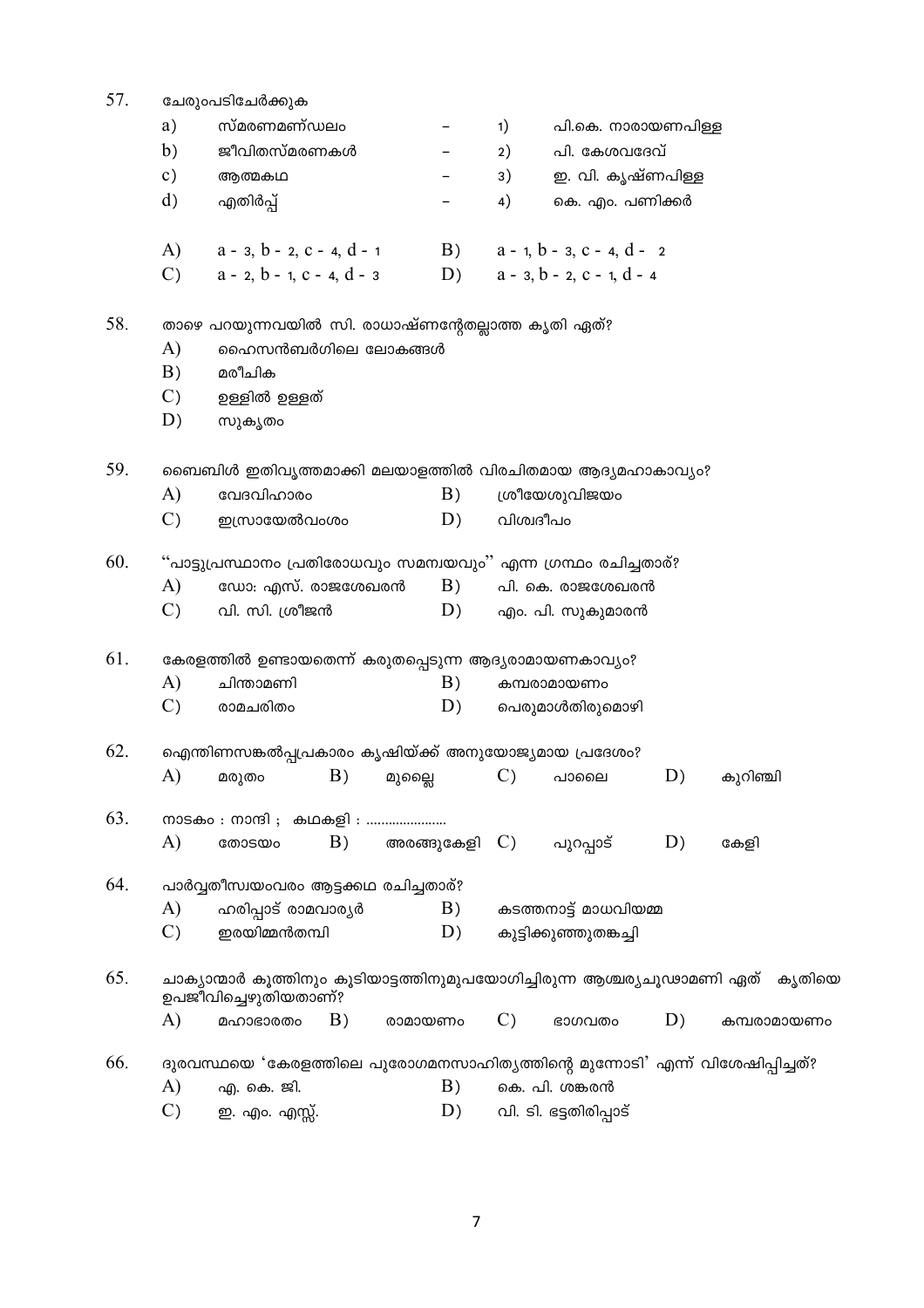| 67. |                 | വെള്ളപ്പൊക്കമാല രചിച്ചതാര്?                                                                    |                  |                         |                 |                |
|-----|-----------------|------------------------------------------------------------------------------------------------|------------------|-------------------------|-----------------|----------------|
|     | A)              | എം. എൻ. കാരശ്ശേരി                                                                              | B)               | പുലിക്കോട്ടിൽ ഹൈദർ      |                 |                |
|     | $\mathcal{C}$ ) | മോയിൻകുട്ടി വൈദ്യർ                                                                             | D)               | കെ. സി. മാമ്മൻമാപ്പിള   |                 |                |
| 68. |                 | ''സാരബോധം കലികാലേ നീചജാതിക്കേറുമത്രേ'' എന്ന് പാടിയ കവി                                         |                  |                         |                 |                |
|     | A)              | പൊയ്കയിൽ അപ്പച്ചൻ                                                                              | B)               | മൂലൂർ പത്മനാഭപ്പണിക്കർ  |                 |                |
|     | $\mathcal{C}$   | കുഞ്ചൻനമ്പ്യാർ                                                                                 | D)               | കുമാരനാശാൻ              |                 |                |
| 69. |                 | എം. പി. ശങ്കുണ്ണിനായരുടെ ''ഛത്രവും ചാമരവും'' എന്ന കൃതിയിലെ പ്രതിപാദ്യം?                        |                  |                         |                 |                |
|     | A)              | തിരുവിതാംകൂർ രാജവംശത്തിന്റെ ചരിത്രം                                                            |                  |                         |                 |                |
|     | B)              | കാളിദാസപഠനം                                                                                    |                  |                         |                 |                |
|     | $\mathcal{C}$ ) | രസസിദ്ധാന്തവ്യാഖ്യാനം                                                                          |                  |                         |                 |                |
|     | D)              | നാടകപഠനം                                                                                       |                  |                         |                 |                |
| 70. |                 | കഥാരത്നമാല എന്ന പേരിൽ ബാലസാഹിത്യകൃതി രചിച്ചതാര്?                                               |                  |                         |                 |                |
|     | A)              | B)<br>ചങ്ങമ്പുഴ                                                                                | കുമാരനാശാൻ $C$ ) | ഉള്ളൂർ                  | D)              | വള്ളത്തോൾ      |
| 71. |                 | സഹോദരൻ അയ്യപ്പന്റെ നേതൃത്വത്തിൽ മിശ്രഭോജനം നടന്നതെന്ന്?<br>A) 1917 മേയ് 28<br>B)               |                  |                         | 1917 മേയ് 19 D) | $1917$ മേയ് 29 |
| 72. |                 | കാവ്യപ്രയോജനത്തെസ്സംബന്ധിച്ച തന്റെ നിരീക്ഷണങ്ങൾ പ്ലേറ്റോ അവതരിപ്പിക്കുന്നത് ഏത്<br>കൃതിയിലാണ്? |                  |                         |                 |                |
|     | A)              | റിപ്പബ്ലിക്ക്                                                                                  | B)               | സിമ്പോസിയം              |                 |                |
|     | $\mathcal{C}$   | ഇയോൺ                                                                                           | D)               | അപ്പോളജി                |                 |                |
| 73. |                 | ഇടപ്പള്ളിയുടെ മരണം വിഷയമാകുന്ന ലേഖനം?                                                          |                  |                         |                 |                |
|     | A)              | തൊഴിലാളികളുടെ രാജകുമാരൻ                                                                        |                  |                         |                 |                |
|     | B)              | സാഹിത്യത്തിലെ വിഷവൃക്ഷം                                                                        |                  |                         |                 |                |
|     | $\mathcal{C}$ ) | നരകവാതിൽ                                                                                       |                  |                         |                 |                |
|     | D)              | മരണത്തിന്റെ സൗന്ദര്യം                                                                          |                  |                         |                 |                |
| 74. |                 | ആത്മസംഘർഷങ്ങളുടെ കഥാകാരൻ എന്നറിയപ്പെടുന്നത്?                                                   |                  |                         |                 |                |
|     | A)              | എം. ടി.                                                                                        | B)               | ഉണ്ണിക്കൃഷ്ണൻ പുതൂർ     |                 |                |
|     | $\mathcal{C}$ ) | സുസ്മേഷ് ചന്ത്രോത്ത്                                                                           | D)               | ടി. പത്മനാഭൻ            |                 |                |
| 75. |                 | ആവർത്തനസ്വഭാവത്തേടുകൂടിയ മൂലരൂപം എന്നത് ഇവയിൽ ഏതിന്റെ സവിശേഷതയാണ്?                             |                  |                         |                 |                |
|     | $\mathbf{A}$    | B)<br>ചുട്ടെഴുത്ത്                                                                             | സർവ്വനാമം        | $\mathcal{C}$<br>അവ്യയം | D)              | ധാതു           |
| 76. |                 | കൊളാഷിന്റെ രൂപത്തിൽ നിത്യദാഹം എന്ന കഥ രചിച്ചതാര്?                                              |                  |                         |                 |                |
|     | A)              | ഉണ്ണി. ആർ.                                                                                     | B)               | വിനോയ് തോമസ്            |                 |                |
|     | $\mathcal{C}$ ) | സക്കറിയ                                                                                        | D)               | എം. മുകുന്ദൻ            |                 |                |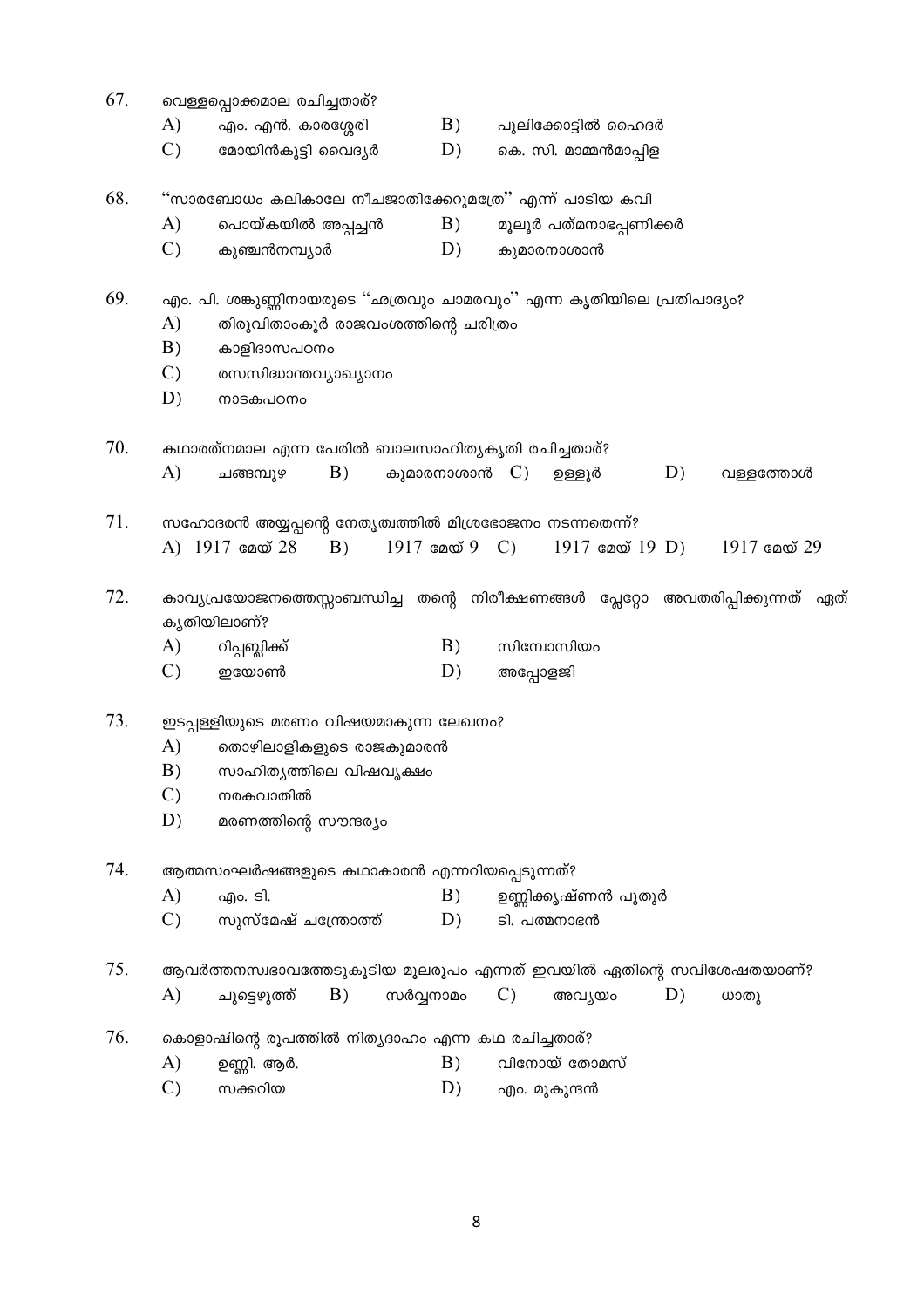- 77 അയനസ്കോയുടെ കസേരകൾ എന്ന നാടകത്തെ ആസ്പദമാക്കി മൗനത്തിന് സ്വർണ്ണനിറം എന്ന ലേഖനം എഴുതിയതാര്?
	- $B)$  $\bf{A}$ കെ. പി. അപ്പൻ എം. ലീലാവതി
	- $\mathcal{C}$  $D)$ എസ്സ്. ഗുപ്തൻനായർ എം. കെ. സാനു

78. മനോരമവിജയത്തിലെ പദങ്ങളെ വേറേ ഒരുവിധത്തിൽ വിന്യസിച്ചാൽ എഴുത്തച്ഛന്റെ ക്യതികളി ലെപ്പോലെ ഒരു കൃതിയുണ്ടാക്കാം എന്ന് വിമർശിച്ചതാര്?

- A) സ്വദേശാഭിമാനി  $B)$ സി. പി. അച്യുതമേനോൻ
- $\mathcal{C}$  $D)$ കെ. എൻ. എഴുത്തച്ചൻ സി. അന്തപ്പായി

79 സംവ്യൂതോകാരത്തിന്റെ പ്രത്യേകതകളിൽ ഉൾപ്പെടാത്തത് ഇവയിൽ ഏതാണ്?

- $A)$ അടിസ്ഥാനലിപിയില്ല
- $B)$ പദമധ്യത്തിലും പദാന്ത്യത്തിലും പ്രത്യക്ഷപ്പെടും
- $\mathcal{C}$ അർത്ഥവ്യത്യാസമുണ്ടാക്കുന്നു
- ഉപലിപിയുണ്ട്  $D)$

80. തെക്കൻകർണ്ണാടകത്തിലേക്കുള്ള കുടിയേറ്റത്തിന്റെ പശ്ചാത്തലത്തിൽ അവതരിപ്പിക്കുന്ന സിനിമു

- $\bf{A}$ കൊടിയേറ്റം  $B)$ കാഞ്ചനസീത
- $\mathcal{C}$ അരപ്പട്ട കെട്ടിയ ഗ്രാമത്തിൽ  $D)$ വിധേയൻ

81. ഭയകൗടില്യ ലോഭമോഹങ്ങൾ വളർക്കില്ലൊരു നാടിനെ'' എന്നത് ഏത് പത്രത്തിന്റെ മുഖ വാചകമായിരുന്നു?

- $A)$ കേരളൻ  $B)$ സ്വദേശാഭിമാനി
- $\mathcal{C}$  $D)$ മിതവാദി യുവഭാരതം

82. സ്വയം ഉച്ചാരണക്ഷമതയില്ലാത്ത ധ്വനിവിശേഷമാണ്

- A) പരിച്ചിന്നസ്വനിമം B) അധിപരിച്ചിന്നസ്വനിമം
- $\mathcal{C}$ D) ഉപസ്വനം പ്രാന്തസ്വനിമം

83. കേരളസർവ്വകലാശാല പ്രസിദ്ധീകരിച്ച 'മലയാളഭാഷാപഠനങ്ങൾ – വ്യാകരണവും വസ്തുതക്ളും' എന്ന പൂസ്തകം എഡിറ്റ് ചെയ്തതാര്?

- $\bf{A}$ ഡോ: എൻ. ആർ. ഗോപിനാഥപിള്ള
- $B)$ ഡോ.. നടുവട്ടം ഗോപാലകൃഷ്ണൻ
- $\mathcal{C}$ ഡോ: എൻ സാം
- $D)$ ഡോ:. പുതുശ്ശേരി രാമചന്ദ്രൻ

84. 'നഷ്ടബോധങ്ങളില്ലാതെ' ആരുടെ ആത്മകഥയാണ്?

- $\mathbf{A}$ B) അഷിത കെ. സരസ്വതിയമ്മ
- $\mathcal{C}$ കുറിയേടത്തുതാത്രി D) ദേവകി നിലയങ്ങോട്
- 85. പ്രഥമ ക്രൈസ്തവപരിഷ്ക്കരണ നോവൽ ഏത് ?
	- A) B) സരസ്വതീവിജയം പുല്ലേലിക്കുഞ്ചു
	- പരിഷ്ക്കാരവിജയം  $\mathcal{C}$ D) സുകുമാരി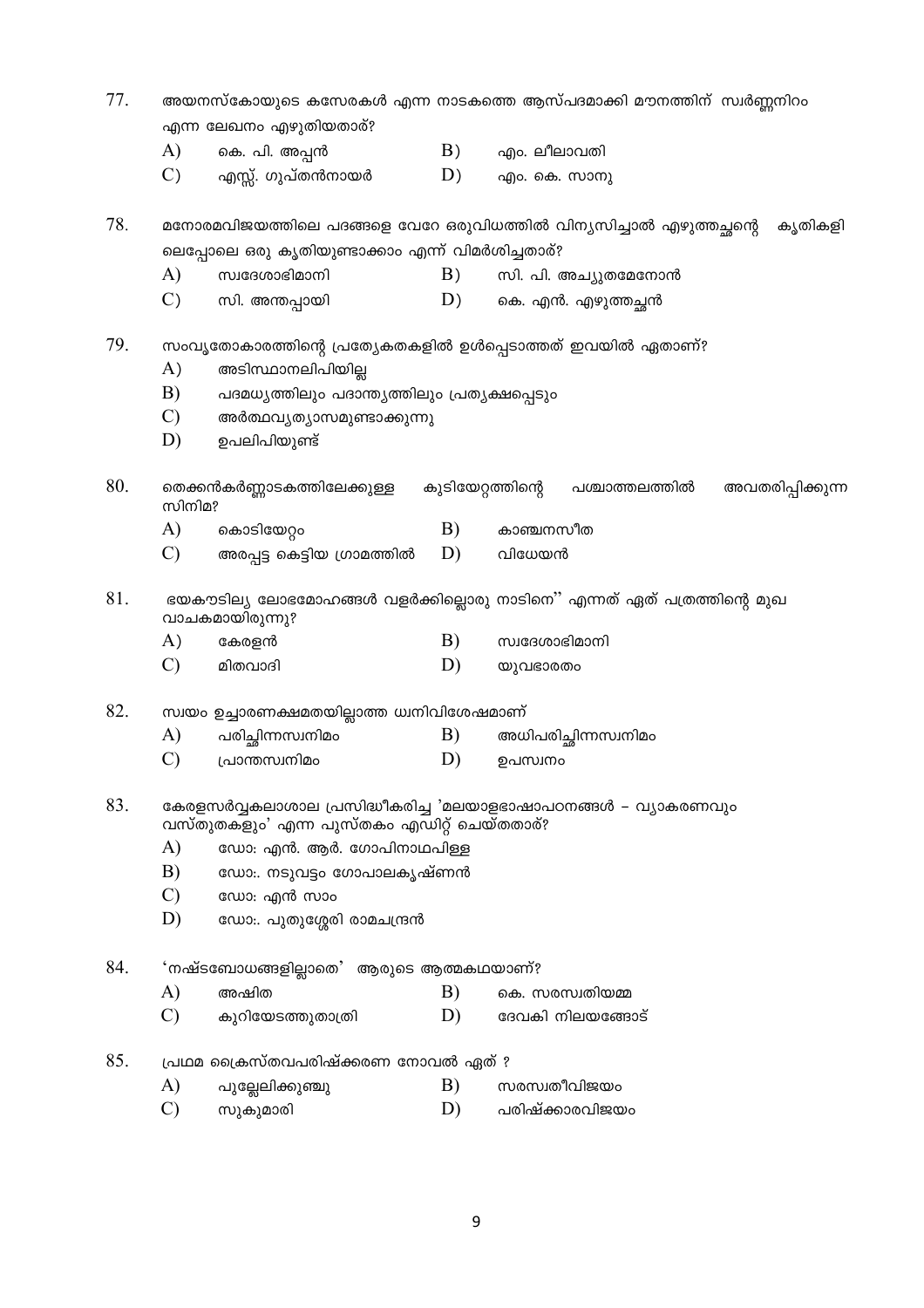| 86. |                |                                                               |                  | രാമായണേതിഹാസത്തെ കീഴാളവീക്ഷണത്തിൽ പുനർനിർമ്മിച്ചിട്ടുള്ള കൃതി?                    |
|-----|----------------|---------------------------------------------------------------|------------------|-----------------------------------------------------------------------------------|
|     | A)             | ചാവുതുള്ളൽ                                                    | B)               | ഊരുകാവൽ                                                                           |
|     | $\mathcal{C}$  | ചോരപ്പരിശം                                                    | D)               | ഒതപ്പ്                                                                            |
| 87. |                | ഹൃദയകൗമുദി എന്ന വ്യാഖ്യാനം ഏത് കൃതിയുടേതാണ്?                  |                  |                                                                                   |
|     | A)             | കുവലയാനന്ദം                                                   | B)               | ധ്വന്യാലോകം                                                                       |
|     | $\mathcal{C}$  | ഉത്തരാസ്വയംവരം                                                | D)               | നളചരിതം                                                                           |
| 88. |                | പെരുമാൾ വാഴ്ചക്കാലത്ത് കേരളത്തിൽ പ്രചരിച്ചിരുന്ന കലാരൂപം?     |                  |                                                                                   |
|     | A)             | പടയണി                                                         | B)               | കൂത്തും കൂടിയാട്ടവും                                                              |
|     | $\mathcal{C}$  | കഥകളി                                                         | D)               | ചവിട്ടുനാടകം                                                                      |
| 89. |                | വിദ്യാഭ്യാസം നിർബന്ധമാക്കിയ തിരുവിതാംകൂർ ദിവാൻ ആര?            |                  |                                                                                   |
|     | A)             | രാജാകേശവദാസൻ                                                  | B)               | മാധവറാവു                                                                          |
|     | $\mathcal{C}$  | വേലുത്തമ്പി ദളവ                                               | D)               | രാജഗോപാലാചാരി                                                                     |
| 90. |                | ചേരുംപടി ചേർക്കുക.                                            |                  |                                                                                   |
|     | a.             | ഒന്നും പറയാതെ                                                 |                  | മൈന ഉമൈബാൻ<br>1.                                                                  |
|     | b.             | ഘടികാരദിശ                                                     |                  | സക്കറിയ<br>2.                                                                     |
|     | $\mathbf{c}$ . | ആത്മദംശനം                                                     |                  | വി. കെ. പ്രഭാകരൻ<br>3.                                                            |
|     | d.             | ഉരുളികുന്നത്തിന്റെ ലുത്തിനീയ                                  |                  | എൻ. എസ്. മാധവൻ<br>4.                                                              |
|     |                |                                                               |                  | എൻ. മോഹനൻ<br>5.                                                                   |
|     | A)             | $a-4$ , $b-5$ , $c-1$ , $d-3$                                 | B)               | a-5, b-3, c-1, d-2                                                                |
|     | $\mathcal{C}$  | a-4, b-5, c-2, d-3                                            | D)               | a-2, b-4, c-5, d-3                                                                |
| 91. |                |                                                               |                  | ചണ്ഡാലകനൃകയുടെ സ്വഗതോക്തി രൂപത്തിൽ സച്ചിദാനന്ദൻ രചിച്ച കവിത?                      |
|     | $\mathbf{A}$   | B)<br>ബോധവതി                                                  | ബോധാഗ്നി         | $\mathcal{C}$<br>ചണ്ഡാലൻ<br>D)<br>കവിബുദ്ധൻ                                       |
| 92. |                | 'രമണൻ' എന്ന കാവ്യം ഏതു കൃതിയുടെ മാതൃക സ്വീകരിച്ച് രചിച്ചതാണ്? |                  |                                                                                   |
|     | A)             | അഡൊണെയ്ഡസ്                                                    | B)               | ഥെർസിസ്                                                                           |
|     | $\mathcal{C}$  | ലിസിഡസ്                                                       | D)               | ഷെർപ്പേർഡ്സ് കലണ്ടർ                                                               |
| 93. |                | ചുംബനശബ്ദതാരാവലി എന്ന ചെറുകഥാസമാഹാരം രചിച്ചതാര്?              |                  |                                                                                   |
|     | $\mathbf{A}$   | $\vert B \rangle$<br>ചന്ദ്രമതി                                | ഇന്ദുമേനോൻ $C$ ) | D)<br>അഷിത<br>പ്രിയ എ. എസ്                                                        |
| 94. |                | ഐരാവണവധം ഓട്ടൻതുള്ളൽ രചിച്ചതാര്?                              |                  |                                                                                   |
|     | A)             | കുഞ്ചൻ നമ്പ്യാർ                                               | B)               | രാമപുരത്തുവാര്യർ                                                                  |
|     | $\mathcal{C}$  | കോട്ടയത്തു തമ്പുരാൻ                                           | D)               | കിളിമാനൂർ കോയിത്തമ്പുരാൻ                                                          |
| 95. |                | അഭിപ്രായപ്പെട്ടതാര്?                                          |                  | 'സിനിസിസത്തിന്റെ കലാസൃഷ്ടിയാണ്  സി. ജെ. തോമസ്സിന്റെ 1128 ൽ ക്രൈം $27^\circ$ എന്ന് |
|     | A)             | പി. കെ. ബാലകൃഷ്ണൻ                                             | B)               | വി. രാജകൃഷ്ണൻ                                                                     |
|     | $\mathcal{C}$  | സുകുമാർ അഴീക്കോട്                                             | D)               | വയലാ വാസുദേവൻപിള്ള                                                                |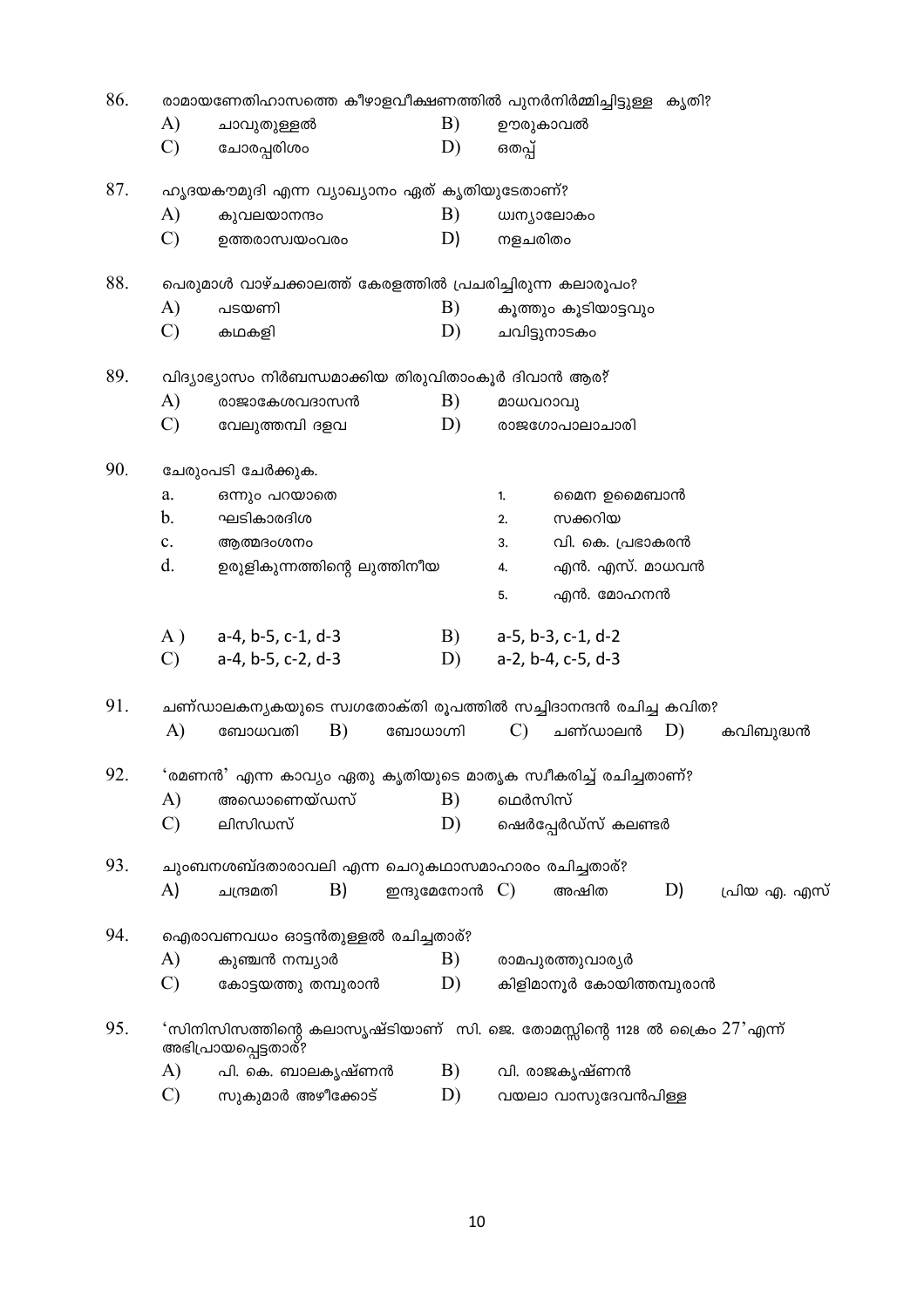| 96.  |                | കടങ്കാട്ട് കച്ചത്തെക്കുറിച്ച് സൂചന നൽകുന്ന രേഖ ഏത്?                                                                           |    |               |                                  |    |            |  |  |  |  |  |
|------|----------------|-------------------------------------------------------------------------------------------------------------------------------|----|---------------|----------------------------------|----|------------|--|--|--|--|--|
|      | A)             | ശുചീന്ദ്രംശാസനം                                                                                                               | B) |               | പാലിയംശാസനം                      |    |            |  |  |  |  |  |
|      | $\mathcal{C}$  | ത്യക്കൊടിത്താനംശാസനം                                                                                                          | D) |               | അവിട്ടത്തൂർശാസനം                 |    |            |  |  |  |  |  |
| 97.  |                | ബോംബെ കേരളീയ സമാജം പ്രസിദ്ധീകരിച്ചുകൊണ്ടിരുന്ന മാസിക ഏത്?                                                                     |    |               |                                  |    |            |  |  |  |  |  |
|      | A)             | വിശാലകേരളം                                                                                                                    | B) |               | സാഹിത്യകേരളം                     |    |            |  |  |  |  |  |
|      | $\mathcal{C}$  | വിശ്വകേരളം                                                                                                                    | D) |               | കേരളസമാജം                        |    |            |  |  |  |  |  |
| 98.  |                | ഏത് കൃതിയുടെ ചുവടുപിടിച്ചാണ്  ഏ. ആർ                                                                                           |    |               | ഭാഷാഭൂഷണം രചിച്ചത്?              |    |            |  |  |  |  |  |
|      | A)             | സാഹിത്യഭൂഷണം                                                                                                                  | B) |               | അലങ്കാരതിലകം                     |    |            |  |  |  |  |  |
|      | $\mathcal{C}$  | അലങ്കാരദീപിക                                                                                                                  | D) |               | കുവലയാനന്ദം                      |    |            |  |  |  |  |  |
| 99.  |                | ചേരുംപടി ചേർത്തെഴുതുക.                                                                                                        |    |               |                                  |    |            |  |  |  |  |  |
|      | a.             | ജയദേവൻ                                                                                                                        |    | 1.            | അലങ്കാരതിലകം                     |    |            |  |  |  |  |  |
|      | b.             | വാഗ്ഭടൻ                                                                                                                       |    | 2.            | കാവ്യാനുശാസനം                    |    |            |  |  |  |  |  |
|      | $\mathbf{c}$ . | ശിരോമണി പി കൃഷ്ണൻ നായർ                                                                                                        |    | 3.            | കവിതാഭരണം                        |    |            |  |  |  |  |  |
|      | d.             | കടത്തനാട്ട് ഉദയവർമത്തമ്പുരാൻ                                                                                                  |    | 4.<br>5.      | ചന്ദ്രാലോകം<br>കാവ്യ ജീവിതവൃത്തി |    |            |  |  |  |  |  |
|      |                | A) a-4, b-1, c-5, d-3                                                                                                         | B) |               | $a-3$ , $b-5$ , $c-1$ , $d-2$    |    |            |  |  |  |  |  |
|      | $\mathcal{C}$  | a-5, b-1, c-2, d-3                                                                                                            | D) |               | a-2, b-3, c-1, d-5               |    |            |  |  |  |  |  |
| 100. |                | തിരുമാന്ധാം കുന്നിലമ്മയെ ഉപാസിച്ച് പൂന്താനം രചിച്ച സ്തോത്രം?                                                                  |    |               |                                  |    |            |  |  |  |  |  |
|      | A)             | നൂറ്റെട്ടുഹരി                                                                                                                 | B) |               | സ്വരസ്തോത്രം                     |    |            |  |  |  |  |  |
|      | $\mathcal{C}$  | മഹാലക്ഷ്മീസ്തവം                                                                                                               | D) |               | ഘനസംഘം                           |    |            |  |  |  |  |  |
| 101. |                | കോട്ടയം കേരളവർമ്മയുടെ ജീവചരിത്രത്തെ ആസ്പദമാക്കി എഴുതിയ വിൽപ്പാട്ട്?                                                           |    |               |                                  |    |            |  |  |  |  |  |
|      | A)             | പുതുവാതപ്പാട്ട്                                                                                                               | B) |               | അടച്ചുതുറപ്പാട്ട്                |    |            |  |  |  |  |  |
|      | $\mathcal{C}$  | മാവാരതംപാട്ട്                                                                                                                 | D) |               | മയിലാഞ്ചിപ്പാട്ട്                |    |            |  |  |  |  |  |
| 102. |                | ആഗോളവത്കൃതമായ  നമ്മുടെ ഇന്നത്തെ ജീവിതാവസ്ഥ അരനൂറ്റാണ്ട്കൂടിക്കഴിഞ്ഞാൽ എങ്ങ<br>നെയായിരിക്കും എന്നതിന്റെ വിഭാവനയിൽ എഴുതിയ നോവൽ? |    |               |                                  |    |            |  |  |  |  |  |
|      | A)             | B)<br>ബർസ<br>ആളകമ്പടി                                                                                                         |    | $\mathcal{C}$ | മാറാമുദ്ര                        | D) | യാത്രാമുഖം |  |  |  |  |  |
| 103. |                | നാലപ്പാട്ടു നാരായണമേനോൻ രചിച്ച തുള്ളൽ കൃതി ഏത്?                                                                               |    |               |                                  |    |            |  |  |  |  |  |
|      | A)             | കൃഷ്ണാവതാരം                                                                                                                   |    |               |                                  |    |            |  |  |  |  |  |
|      | B)             | പൂതനാമോക്ഷം                                                                                                                   |    |               |                                  |    |            |  |  |  |  |  |
|      | $\mathcal{C}$  | സന്താനഗോപാലം ഓട്ടൻതുള്ളൽ                                                                                                      |    |               |                                  |    |            |  |  |  |  |  |
|      | D)             | ദൈവഗതി ശീതങ്കൻതുള്ളൽ                                                                                                          |    |               |                                  |    |            |  |  |  |  |  |
| 104. |                | 'അലിവിന്റെ മന്ദാരങ്ങൾ' എന്ന ഗ്രന്ഥം എന്തിനെക്കുറിച്ചുള്ള പഠനമാണ്?                                                             |    |               |                                  |    |            |  |  |  |  |  |
|      | A)             | നാടകം.                                                                                                                        | B) | സിനിമ         |                                  |    |            |  |  |  |  |  |
|      | $\mathcal{C}$  | ആധുനിക നോവൽ                                                                                                                   | D) |               | തനതുനാടകം                        |    |            |  |  |  |  |  |
| 105. |                | ഘടനാവാദപരമായ സാംസ്കാരികാപഗ്രഥനം ആരംഭിക്കുന്നത് ആരുടെ നേതൃത്വത്തിലാണ്?                                                         |    |               |                                  |    |            |  |  |  |  |  |
|      | A)             | റോമൻ യാക്കോബ്സൺ                                                                                                               | B) |               | ലെവിസ്ഗ്രോസ്                     |    |            |  |  |  |  |  |

 $\mathbf C$ ) സോം ചോംസ്കി  $D)$ ം<br>ഉാക് ദെറിദ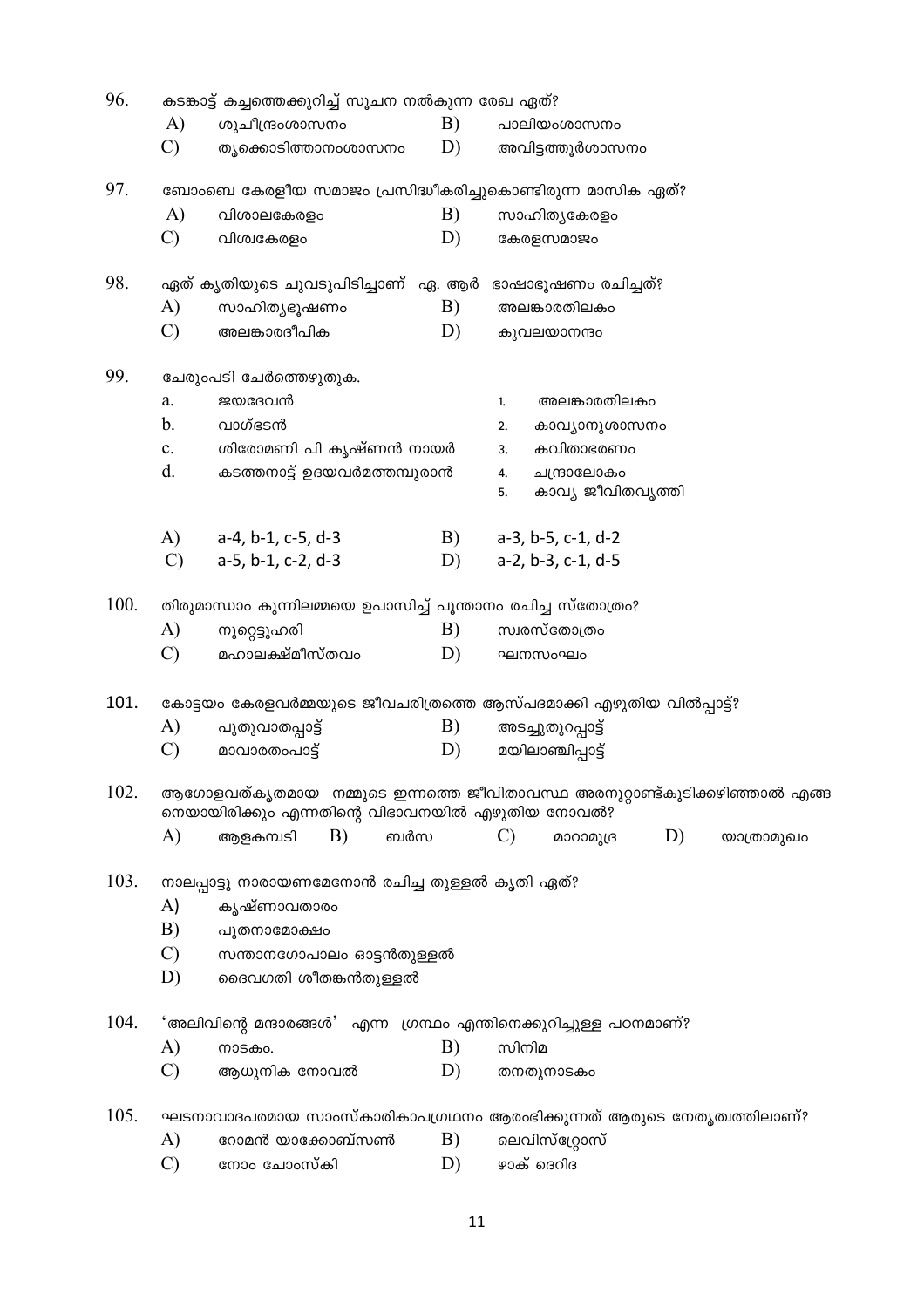| 106. |               | ഉല്പാദ്യ പ്രതിഭയേക്കാൾ ഔൽകൃഷ്യം സഹജപ്രതിഭയ്ക്കാണെന്ന് പ്രസ്താവിച്ചതാര്?     |            |            |    |               |                               |           |                                                                              |
|------|---------------|-----------------------------------------------------------------------------|------------|------------|----|---------------|-------------------------------|-----------|------------------------------------------------------------------------------|
|      | A)            | കുന്തകൻ                                                                     | B)         | ഫേമചന്ദ്രൻ |    | $\mathcal{C}$ | രുദ്രടൻ                       | D)        | ജയദേവൻ                                                                       |
| 107. |               | കാവ്യാലങ്കാരസൂത്രവൃത്തിയ്ക്ക് 'കവിപ്രിയ' എന്ന വൃത്തി രചിച്ചതാര്?            |            |            |    |               |                               |           |                                                                              |
|      | A)            | ജയദേവൻ                                                                      | B)         | വിശ്വനാഥൻ  |    | $\mathcal{C}$ | വാഗ്ഭടൻ                       | D)        | വാമനൻ                                                                        |
| 108. |               | കാവ്യത്തിന്റെ മാതാക്കളാണ് വൃത്തികൾ എന്ന് അഭിപ്രായപ്പെട്ടതാര്?               |            |            |    |               |                               |           |                                                                              |
|      | A)            | ഉദ്ഭടൻ                                                                      |            |            | B) |               | ശാരദാതനയൻ                     |           |                                                                              |
|      | $\mathcal{C}$ | ഭരതമുനി                                                                     |            |            | D) | രുദ്രടൻ       |                               |           |                                                                              |
| 109. |               | 'കല്ല്യാണദായിനി സഭ' ആരംഭിച്ചതാര്?                                           |            |            |    |               |                               |           |                                                                              |
|      | A)            | സഹോദരനയ്യപ്പൻ                                                               |            |            | B) |               | കെ. പി. കുറുപ്പൻ              |           |                                                                              |
|      | C)            | പോത്തേരി കുഞ്ഞമ്പു                                                          |            |            | D) |               | പാമ്പാടി ജോൺ ജോസഫ്            |           |                                                                              |
| 110. |               |                                                                             |            |            |    |               |                               |           | അധികാരവും അറിവും തമ്മിലുള്ള ബന്ധം മുൻനിർത്തി 'വൃവഹാരവിശകലനം' നടത്തിയതാര്?    |
|      | A)            | അൽത്തൂസർ                                                                    | <b>B</b> ) | ഗ്രാംഷി    |    | $\mathcal{C}$ | ഫൂക്കോ                        | D)        | ഫ്രോയ്ഡ്                                                                     |
| 111. |               | പോക്കുവെയിൽ എന്ന സിനിമയിൽ നായകനായി അഭിനയിച്ചതാര്?                           |            |            |    |               |                               |           |                                                                              |
|      | A)            | മുരളി                                                                       |            |            | B) |               | രാജൻ കാക്കനാടൻ                |           |                                                                              |
|      | $\mathcal{C}$ | പ്രോജി                                                                      |            |            | D) |               | ബാലചന്ദ്രൻ ചുള്ളിക്കാട്       |           |                                                                              |
| 112. |               | രമണൻ എന്ന കാവ്യം ചലച്ചിത്രമാക്കി സംവിധാനം ചെയ്തതാര്?                        |            |            |    |               |                               |           |                                                                              |
|      | A)            | പി. ഭാസ്ക്കരൻ                                                               |            |            | B) | എം. ടി.       |                               |           |                                                                              |
|      | $\mathcal{C}$ | ഡി. എം. പൊറ്റെക്കാട്                                                        |            |            | D) |               | രാമു കാര്യാട്ട്               |           |                                                                              |
| 113. |               |                                                                             |            |            |    |               |                               |           | ഇബ്രാഹിം വേങ്ങര രചിച്ച ഏത് പ്രൊഫഷണൽ നാടകത്തിലാണ് ജാതി വിഷയമാക്കിയിട്ടുള്ളത്? |
|      | A)            | കുട്ടിച്ചാത്തൻ B)                                                           |            | പെരുന്തി   |    | C)            | പുലിജന്മം                     | D)        | സൂര്യദാഹം                                                                    |
| 114. |               | ദളിത് ജീവിതത്തെ അടിസ്ഥാനമാക്കി എ. ശാന്തകുമാർ രചിച്ച നാടകം ഏത്?              |            |            |    |               |                               |           |                                                                              |
|      | A)            | കറുത്ത വിധവ                                                                 |            |            | B) | കറുത്തകല്ല്   |                               |           |                                                                              |
|      | $\mathcal{C}$ | ചോർന്നൊലിക്കുന്ന മുറി                                                       |            |            | D) | കനലാട്ടം      |                               |           |                                                                              |
| 115. |               | ചേരുംപടി ചേർത്തെഴുതുക.                                                      |            |            |    |               |                               |           |                                                                              |
|      | a.            | ഉടഞ്ഞോരോടുകൾക്കൊപ്പം<br>തകർന്നേപോയ് പ്രതീക്ഷകൾ                              |            |            |    |               | 1. കടമ്മനിട്ട                 | – ഇരുട്ട് |                                                                              |
|      | b.            | അധികമല്ല ആർക്കും ഒരുമിച്ച്<br>പതിനാറായിരത്തെട്ട് ഭാര്യമാർ                   |            |            |    |               | 2. വയലാർ                      |           | – പദ്ധതി കേമമായി                                                             |
|      | c.            | ചേതമില്ലെനിക്കെന്തു വന്നാലുമെനിക്കന്റെ<br>ചേതസ്സിലൊരുകൂറ്റൻ കാളനിന്നമറുന്നു |            |            |    |               | 3. അക്കിത്തം                  |           | — ഓട്ടുകമ്പനി                                                                |
|      | d.            | പട്ടിണിമാറ്റുവാനീനാട്ടിലിപ്പൊഴും<br>പദ്ധതി മന്ത്രിമാർ സഞ്ചരിപ്പൂ!           |            |            |    |               | 4. വി. എം.ഗിരിജ – പലയിടങ്ങൾ   |           |                                                                              |
|      |               |                                                                             |            |            |    |               | 5. വീരാൻ കുട്ടി   — മുറിവുകൾ  |           |                                                                              |
|      | A)            | $a-3$ , $b-5$ , $c-1$ , $d-2$                                               |            |            | B) |               | $a-4$ , $b-3$ , $c-1$ , $d-2$ |           |                                                                              |
|      | $\mathcal{C}$ | a-2, b-4, c-1, d-5                                                          |            |            | D) |               | a-5, b-1, c-4, d-3            |           |                                                                              |